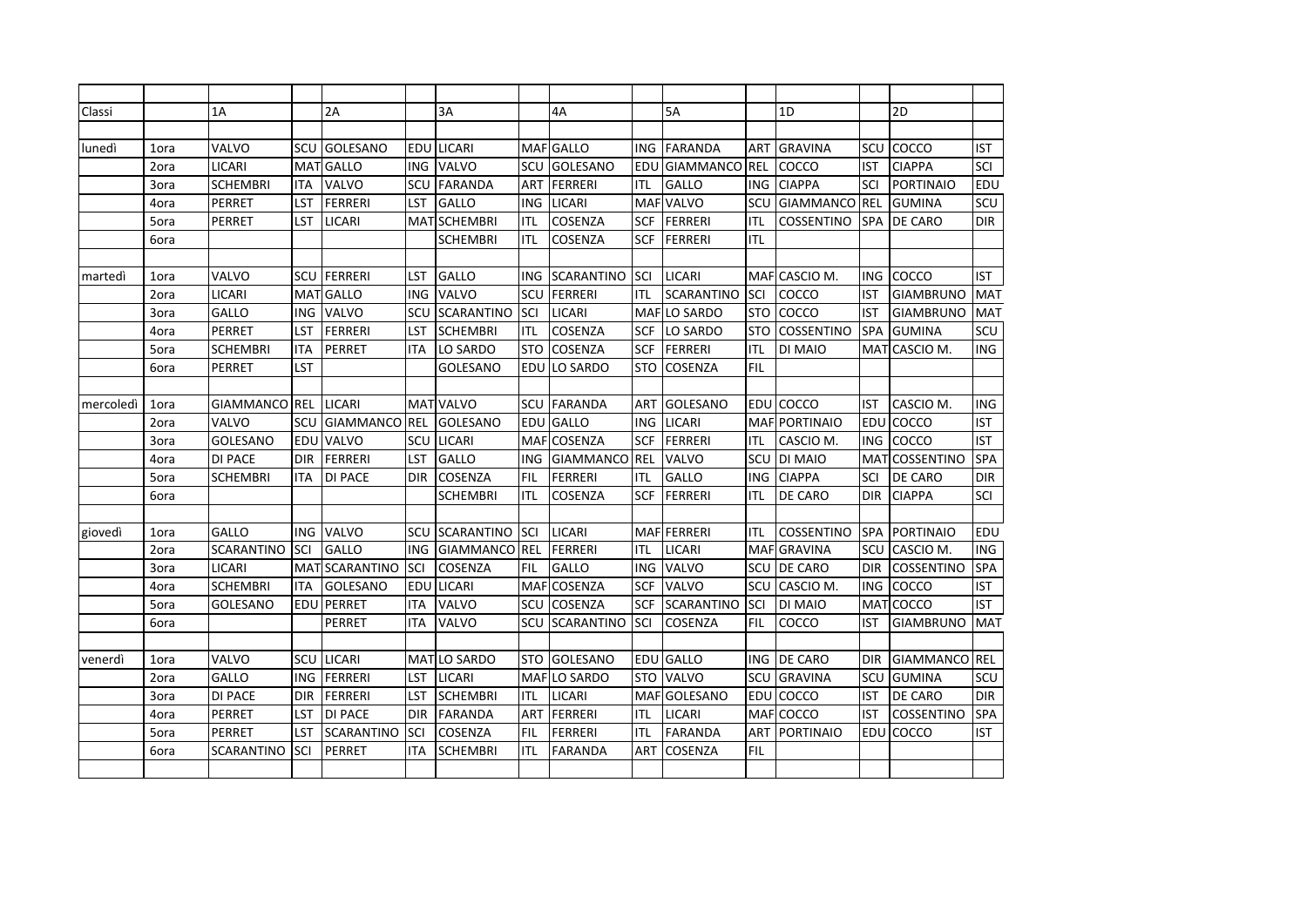| Classi    |      | 3D                |            | 4D                |            | 5D                  |            | 1E                           |            | 2E                             |            | 3E                      |            |  |
|-----------|------|-------------------|------------|-------------------|------------|---------------------|------------|------------------------------|------------|--------------------------------|------------|-------------------------|------------|--|
|           |      |                   |            |                   |            |                     |            |                              |            |                                |            |                         |            |  |
| lunedì    | 1ora | GIAMMANCO REL     |            | PORTINAIO         |            | EDU BUTTITTA        | <b>IST</b> | MESSINA L.                   | <b>ING</b> | <b>ALLOTTA</b>                 | <b>SCU</b> | <b>BELVEDERE</b>        | ART        |  |
|           | 2ora | <b>PORTINAIO</b>  | EDU        | <b>GRAVINA</b>    | <b>SCF</b> | <b>FARANDA</b>      | <b>ART</b> | PERRET                       | LAT        | MESSINA L.                     | <b>ING</b> | <b>ALLOTTA</b>          | SCU        |  |
|           | 3ora | <b>BUTTITTA</b>   | IST        | <b>GIAMMANCO</b>  | <b>REL</b> | <b>GRAVINA</b>      | <b>SCF</b> | PERRET                       | LAT        | CASCIO R.                      | IST        | <b>DI STEFANO</b>       | <b>FIL</b> |  |
|           | 4ora | <b>BUTTITTA</b>   | <b>IST</b> | <b>FALLICA</b>    | ING.       | <b>DE CARO</b>      | <b>DIR</b> | CASCIO R.                    | IST        | <b>SICHERA</b>                 |            | MAT LO SARDO            | <b>STO</b> |  |
|           | 5ora | <b>FALLICA</b>    | <b>ING</b> | <b>BUTTITTA</b>   | IST        | <b>DI MAIO</b>      | <b>MAF</b> | <b>SICHERA</b>               |            | MAT SCALICI GESO EDU CASCIO R. |            |                         | <b>ITA</b> |  |
|           | 6ora | DI MAIO           |            | MAF DE CARO       | <b>DIR</b> | <b>COSSENTINO</b>   | <b>SPA</b> |                              |            |                                |            | CASCIO R.               | <b>ITA</b> |  |
|           |      |                   |            |                   |            |                     |            |                              |            |                                |            |                         |            |  |
| martedì   | 1ora | <b>BUTTITTA</b>   | IST        | <b>DI MAIO</b>    |            | MAF DE CARO         | <b>DIR</b> | <b>ENEA</b>                  | <b>SCU</b> | MESSINA L.                     | ING        | <b>SICHERA</b>          | <b>MAF</b> |  |
|           | 2ora | <b>DE CARO</b>    | <b>DIR</b> | DI MAIO           |            | MAF BUTTITTA        | <b>IST</b> | <b>ENEA</b>                  | SCU        | CASCIO R.                      | <b>IST</b> | MESSINA L.              | <b>ING</b> |  |
|           | 3ora | <b>GRAVINA</b>    | <b>SCF</b> | <b>DE CARO</b>    | <b>DIR</b> | <b>BUTTITTA</b>     | <b>IST</b> | <b>SICHERA</b>               | <b>MAT</b> | CASCIO R.                      | <b>IST</b> | <b>SCALICI GESO</b>     | EDU        |  |
|           | 4ora | DI MAIO           |            | MAF BUTTITTA      | <b>IST</b> | <b>GRAVINA</b>      | <b>SCF</b> | SPALLITTA                    | <b>DIR</b> | MINAUDO                        | SCI        | DI STEFANO              | <b>FIL</b> |  |
|           | 5ora | <b>FARANDA</b>    | <b>ART</b> | <b>GRAVINA</b>    | <b>SCF</b> | <b>COSSENTINO</b>   | <b>SPA</b> | CASCIO R.                    | <b>IST</b> | <b>SPALLITTA</b>               | <b>DIR</b> | <b>ALLOTTA</b>          | SCU        |  |
|           | 6ora | <b>GRAVINA</b>    | <b>SCF</b> | <b>COSSENTINO</b> | <b>SPA</b> | <b>FARANDA</b>      | <b>ART</b> | CASCIO R.                    | <b>IST</b> |                                |            | <b>MINAUDO</b>          | SCI        |  |
|           |      |                   |            |                   |            |                     |            |                              |            |                                |            |                         |            |  |
| mercoledì | 1ora | <b>GRAVINA</b>    | <b>SCF</b> | <b>BUTTITTA</b>   | IST        | PORTINAIO           |            | EDU CASCIO R.                | <b>IST</b> | <b>VISCUSO</b>                 | <b>REL</b> | <b>BELVEDERE</b>        | <b>ART</b> |  |
|           | 2ora | <b>GRAVINA</b>    | <b>SCF</b> | FARANDA           | <b>ART</b> | <b>BUTTITTA</b>     | <b>IST</b> | <b>MINAUDO</b>               | SCI        | <b>ALLOTTA</b>                 | SCU        | CASCIO R.               | <b>ITA</b> |  |
|           | 3ora | <b>BUTTITTA</b>   | <b>IST</b> | DI MAIO           |            | MAF GRAVINA         | <b>SCF</b> | PERRET                       | LAT        | CASCIO R.                      | <b>IST</b> | LO SARDO                | <b>STO</b> |  |
|           | 4ora | <b>FARANDA</b>    | ART        | <b>FALLICA</b>    | <b>ING</b> | <b>GRAVINA</b>      | <b>SCF</b> | <b>SICHERA</b>               |            | MATSPALLITTA                   | DIR        | PERRET                  | LAT        |  |
|           | 5ora | <b>FALLICA</b>    | ING        | COSSENTINO        | <b>SPA</b> | DI MAIO             |            | MAF SPALLITTA                | <b>DIR</b> | PERRET                         | LAT        | MESSINA L.              | <b>ING</b> |  |
|           | 6ora | <b>COSSENTINO</b> |            | SPA DI MAIO       |            | MAF CIZICENO        | ING        | MESSINA L.                   | <b>ING</b> | PERRET                         | LAT        | <b>SICHERA</b>          | <b>MAF</b> |  |
|           |      |                   |            |                   |            |                     |            |                              |            |                                |            |                         |            |  |
| giovedì   | 1ora | DE CARO           | <b>DIR</b> | <b>GRAVINA</b>    | <b>SCF</b> | GIAMMANCO REL       |            | SCALICI GESO EDU             |            | MESSINA L.                     | ING        | <b>SICHERA</b>          | <b>MAF</b> |  |
|           | 2ora | <b>COSSENTINO</b> |            | SPA DE CARO       | <b>DIR</b> | PORTINAIO           | EDU        | MESSINA L.                   | <b>ING</b> | <b>ALLOTTA</b>                 | SCU        | <b>DI STEFANO</b>       | FIL        |  |
|           | 3ora | DI MAIO           |            | MAF PORTINAIO     | EDU        | <b>BUTTITTA</b>     | <b>IST</b> | <b>MINAUDO</b>               | SCI        | PERRET                         | LAT        | <b>SCALICI GESO EDU</b> |            |  |
|           | 4ora | DI MAIO           |            | MAF BUTTITTA      | IST        | <b>COSSENTINO</b>   | <b>SPA</b> | CASCIO R.                    | IST        | <b>SICHERA</b>                 |            | MAT ALLOTTA             | SCU        |  |
|           | 5ora | <b>FALLICA</b>    |            | ING BUTTITTA      | <b>IST</b> | DE CARO             | <b>DIR</b> | CASCIO R.                    | IST        | <b>MINAUDO</b>                 | SCI        | <b>ALLOTTA</b>          | SCU        |  |
|           | 6ora | <b>BUTTITTA</b>   | IST        | <b>FALLICA</b>    |            | ING DI MAIO         | <b>MAF</b> |                              |            | CASCIO R.                      | IST        | <b>MINAUDO</b>          | SCI        |  |
|           |      |                   |            |                   |            |                     |            |                              |            |                                |            |                         |            |  |
| venerdì   | 1ora | <b>GRAVINA</b>    | SCF        | <b>DI MAIO</b>    |            | <b>MAF BUTTITTA</b> | <b>IST</b> | <b>VISCUSO</b>               |            | REL SICHERA                    |            | <b>MAT ALLOTTA</b>      | SCU        |  |
|           | 2ora | DE CARO           | <b>DIR</b> | <b>BUTTITTA</b>   | IST        | DI MAIO             |            | MAF SCALICI GESO EDU ALLOTTA |            |                                |            | <b>SCU PERRET</b>       | LAT        |  |
|           | 3ora | <b>BUTTITTA</b>   | IST        | <b>FARANDA</b>    |            | ART DI MAIO         |            | MAF CASCIO R.                | IST        | SCALICI GESO EDU VISCUSO       |            |                         | <b>REL</b> |  |
|           | 4ora | DI MAIO           |            | MAF GRAVINA       | <b>SCF</b> | <b>CIZICENO</b>     | ING        | <b>ENEA</b>                  |            | SCU CASCIO R.                  | IST        | MESSINA L.              | <b>ING</b> |  |
|           | 5ora | <b>COSSENTINO</b> |            | SPA GRAVINA       | <b>SCF</b> | <b>CIZICENO</b>     | <b>ING</b> | <b>ENEA</b>                  | <b>SCU</b> | CASCIO R.                      | <b>IST</b> | <b>SICHERA</b>          | <b>MAF</b> |  |
|           | 6ora | <b>PORTINAIO</b>  | EDU        | <b>COSSENTINO</b> | <b>SPA</b> | <b>GRAVINA</b>      | <b>SCF</b> |                              |            |                                |            | CASCIO R.               | ITA        |  |
|           |      |                   |            |                   |            |                     |            |                              |            |                                |            |                         |            |  |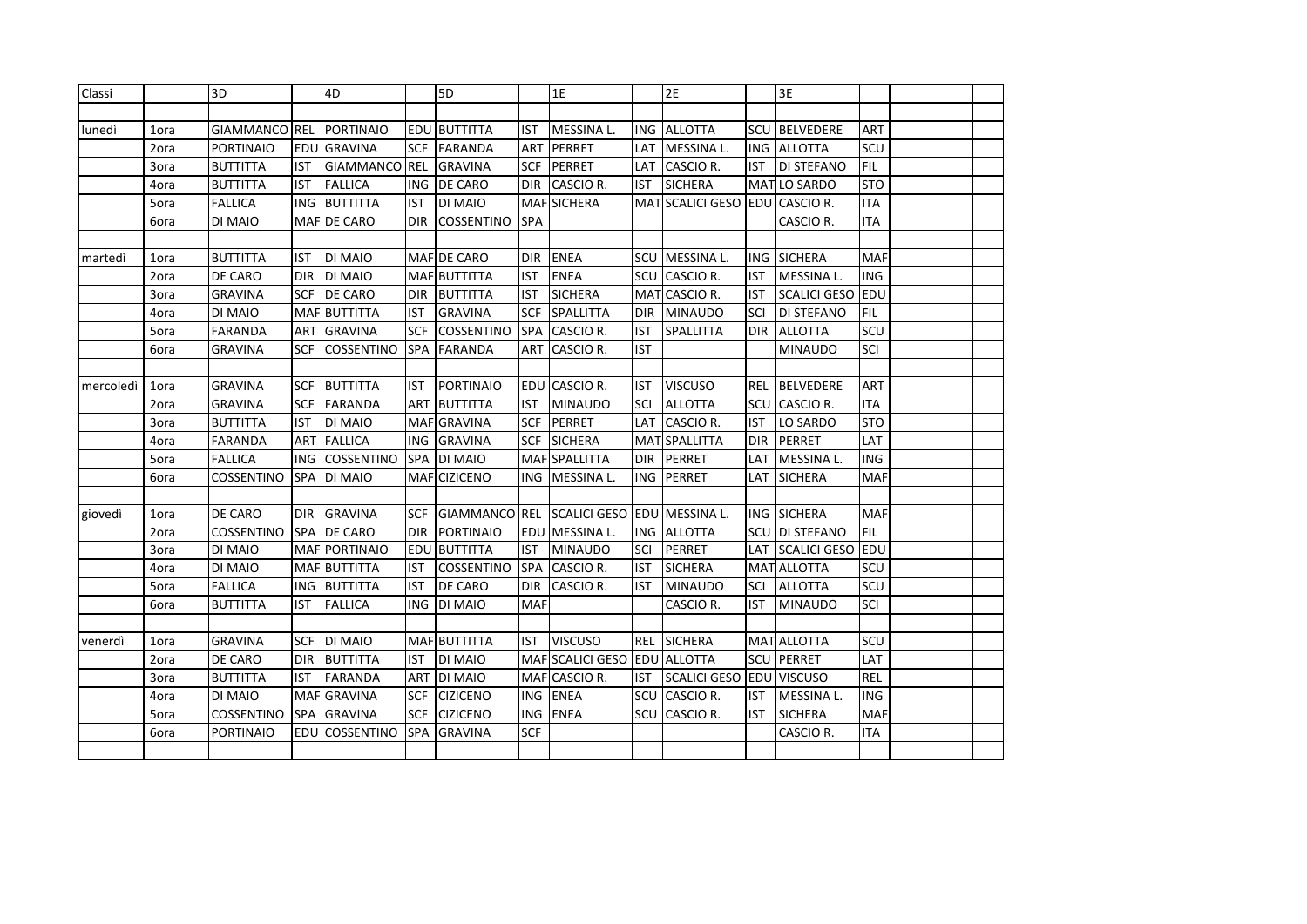| Classi    |      | 4E                  |            | 5E                 |                 | 1F                    |            | 2F                    |            | 3F                    |            | 4F                  |            | 5F                    |            |
|-----------|------|---------------------|------------|--------------------|-----------------|-----------------------|------------|-----------------------|------------|-----------------------|------------|---------------------|------------|-----------------------|------------|
|           |      |                     |            |                    |                 |                       |            |                       |            |                       |            |                     |            |                       |            |
| lunedì    | 1ora | <b>ROMANO</b>       | SCU        | <b>VISCUSO</b>     | REL             | <b>INSALACO</b>       | <b>IST</b> | <b>DI GRANDE</b>      | LAT        | <b>SANTANTONIQING</b> |            | <b>DALLI CARDIL</b> | ART        | <b>BAIAMONTE</b>      | SCU        |
|           | 2ora | <b>ROMANO</b>       | SCU        | <b>BELVEDERE</b>   | ART             | <b>DI PACE</b>        | <b>DIR</b> | <b>SANTANTONICING</b> |            | DALLI CARDIL ART      |            | <b>BAIAMONTE</b>    | SCU        | <b>DI GRANDE</b>      | <b>ITL</b> |
|           | 3ora | <b>SICHERA</b>      |            | MAF MESSINA F.     | EDU             | <b>SANTANTONIQING</b> |            | SANTINO               | SCU        | <b>DI GRANDE</b>      | ITL        | ORLACCHIO           |            | MAF BERNASCONI        | <b>STO</b> |
|           | 4ora | <b>TROINA</b>       | ITL        | MESSINA L.         | ING             | <b>ALAGNA</b>         | <b>SCU</b> | <b>DI PACE</b>        | <b>DIR</b> | <b>BERNASCONI</b>     | <b>STO</b> | LO BELLO            | ITL        | ORLACCHIO             | <b>MAF</b> |
|           | 5ora | LO SARDO            | <b>STO</b> | <b>TROINA</b>      | ITL             | DI GRANDE             | LAT        | <b>ORLACCHIO</b>      | MAT        | <b>ALAGNA</b>         | <b>SCF</b> | <b>MINAUDO</b>      | SCI        | <b>CIACCIO</b>        | EDU        |
|           | 6ora | <b>SCALICI GESO</b> |            | <b>EDU SICHERA</b> | <b>MAF</b>      |                       |            |                       |            | <b>ALAGNA</b>         | SCF        | <b>CIACCIO</b>      | EDU        | MINAUDO               | SCI        |
|           |      |                     |            |                    |                 |                       |            |                       |            |                       |            |                     |            |                       |            |
| martedì   | 1ora | <b>DI STEFANO</b>   | FIL        | <b>ROMANO</b>      | SCU             | <b>DI PACE</b>        | <b>DIR</b> | <b>INSALACO</b>       | IST        | <b>DI TORA</b>        | <b>REL</b> | LO BELLO            | ITL        | <b>DI GRANDE</b>      | <b>ITL</b> |
|           | 2ora | <b>SICHERA</b>      |            | <b>MAF ROMANO</b>  | SCU             | <b>INSALACO</b>       | <b>IST</b> | <b>DI TORA</b>        | <b>REL</b> | <b>CIACCIO</b>        | EDU        | <b>MINAUDO</b>      | SCI        | <b>DI GRANDE</b>      | <b>ITL</b> |
|           | 3ora | <b>MINAUDO</b>      | SCI        | <b>TROINA</b>      | <b>ITL</b>      | DI GRANDE             | LAT        | SANTINO               | SCU        | <b>DALLI CARDIL</b>   | ART        | <b>ORLACCHIO</b>    | <b>MAF</b> | <b>CIACCIO</b>        | <b>EDU</b> |
|           | 4ora | MESSINA L.          | <b>ING</b> | <b>TROINA</b>      | <b>ITL</b>      | <b>ORLACCHIO</b>      | <b>MAT</b> | <b>INSALACO</b>       | <b>IST</b> | ALAGNA                | <b>SCF</b> | LO BELLO            | <b>ITL</b> | <b>SANTANTONICING</b> |            |
|           | 5ora | <b>BELVEDERE</b>    | ART        | <b>MINAUDO</b>     | SCI             | <b>INSALACO</b>       | <b>IST</b> | DI GRANDE             | LAT        | ORLACCHIO             |            | MAF SANTANTONI      | ICING      | <b>ALAGNA</b>         | <b>FIL</b> |
|           | 6ora | <b>TROINA</b>       | <b>ITL</b> | <b>ALLOTTA</b>     | <b>FIL</b>      |                       |            |                       |            | SANTANTONICING        |            | <b>ALAGNA</b>       | <b>FIL</b> | ORLACCHIO             | <b>MAF</b> |
|           |      |                     |            |                    |                 |                       |            |                       |            |                       |            |                     |            |                       |            |
| mercoledì | 1ora | <b>ROMANO</b>       | SCU        | <b>ALLOTTA</b>     | FIL             | <b>INSALACO</b>       | <b>IST</b> | <b>SANTINO</b>        | SCU        | <b>DI GRANDE</b>      | <b>ITL</b> | <b>ALAGNA</b>       | FIL        | <b>BAIAMONTE</b>      | SCU        |
|           | 2ora | <b>DI STEFANO</b>   | FIL        | <b>BELVEDERE</b>   | AR <sub>1</sub> | ORLACCHIO             |            | MAT INSALACO          | <b>IST</b> | <b>DI GRANDE</b>      | <b>ITL</b> | <b>BAIAMONTE</b>    | scu        | <b>ALAGNA</b>         | <b>FIL</b> |
|           | 3ora | <b>SCALICI GESO</b> | <b>EDL</b> | ROMANO             | SCU             | <b>MINAUDO</b>        | SCI        | <b>INSALACO</b>       | <b>IST</b> | ORLACCHIO             |            | MAF INTORRE         | <b>STO</b> | <b>DI GRANDE</b>      | <b>ITL</b> |
|           | 4ora | <b>VISCUSO</b>      | <b>REL</b> | <b>MINAUDO</b>     | SCI             | <b>SANTANTONICING</b> |            | <b>DI GRANDE</b>      | LAT        | <b>ALAGNA</b>         | <b>SCF</b> | LO BELLO            | <b>ITL</b> | ORLACCHIO             | <b>MAF</b> |
|           | 5ora | <b>TROINA</b>       | ITL        | <b>SICHERA</b>     |                 | <b>MAF ALAGNA</b>     | <b>SCU</b> | <b>MINAUDO</b>        | SCI        | SAUSA                 | SCI        | LO BELLO            | <b>ITL</b> | SANTANTONICING        |            |
|           | 6ora | <b>TROINA</b>       | ITL        | LO SARDO           | STO             | <b>CIACCIO</b>        | EDU        | <b>SANTANTONIQING</b> |            | <b>ALAGNA</b>         | <b>SCF</b> | ORLACCHIO           | MAFI       | <b>MINAUDO</b>        | SCI        |
|           |      |                     |            |                    |                 |                       |            |                       |            |                       |            |                     |            |                       |            |
| giovedì   | 1ora | <b>ROMANO</b>       | SCU        | <b>ALLOTTA</b>     | FIL             | <b>CIACCIO</b>        |            | EDU DI PACE           | <b>DIR</b> | <b>ALAGNA</b>         | <b>SCF</b> | ORLACCHIO           |            | MAF DALLI CARDIL ART  |            |
|           | 2ora | <b>SICHERA</b>      |            | MAF ROMANO         | SCU             | ORLACCHIO             |            | MAT CIACCIO           |            | EDU ALAGNA            | <b>SCF</b> | <b>DI TORA</b>      | <b>REL</b> | <b>BERNASCONI</b>     | <b>STO</b> |
|           | 3ora | MESSINA L.          | ING        | <b>SICHERA</b>     |                 | MAF INSALACO          | <b>IST</b> | ORLACCHIO             |            | MAT SANTANTONIQING    |            | <b>BAIAMONTE</b>    | <b>SCU</b> | <b>ALAGNA</b>         | <b>FIL</b> |
|           | 4ora | <b>BELVEDERE</b>    | ART        | MESSINA L.         |                 | ING MINAUDO           | SCI        | <b>INSALACO</b>       | <b>IST</b> | <b>DI GRANDE</b>      | ITL        | SANTANTONICING      |            | <b>BAIAMONTE</b>      | scu        |
|           | 5ora | LO SARDO            | <b>STO</b> | <b>TROINA</b>      | ITL             | <b>SANTANTONIQING</b> |            | <b>INSALACO</b>       | <b>IST</b> | <b>DI GRANDE</b>      | ITL        | LO BELLO            | ITL        | ORLACCHIO             | <b>MAF</b> |
|           | 6ora | <b>TROINA</b>       | ITL        | LO SARDO           | STO             | <b>DI GRANDE</b>      | LAT        | SANTINO               | SCU        | ORLACCHIO             |            | MAF DALLI CARDIL    | <b>ART</b> | SANTANTONICING        |            |
|           |      |                     |            |                    |                 |                       |            |                       |            |                       |            |                     |            |                       |            |
| venerdì   | 1ora | <b>MINAUDO</b>      | SCI        | <b>ROMANO</b>      |                 | <b>SCU ALAGNA</b>     |            | SCU ORLACCHIO         |            | MAT CIACCIO           |            | EDU BAIAMONTE       |            | <b>SCU DI TORA</b>    | <b>REL</b> |
|           | 2ora | <b>ROMANO</b>       | SCU        | <b>MESSINA F.</b>  |                 | EDU ALAGNA            |            | SCU MINAUDO           | SCI        | ORLACCHIO             |            | MAF BAIAMONTE       | SCU        | DALLI CARDIL ART      |            |
|           | 3ora | <b>TROINA</b>       | ITL        | <b>SICHERA</b>     |                 | MAF INSALACO          | <b>IST</b> | <b>CIACCIO</b>        |            | EDU ALAGNA            | <b>SCF</b> | <b>INTORRE</b>      |            | <b>STO BAIAMONTE</b>  | <b>SCU</b> |
|           | 4ora | <b>SICHERA</b>      |            | MAFTROINA          | ITL             | <b>INSALACO</b>       | <b>IST</b> | SANTANTONIQING        |            | <b>DI GRANDE</b>      | <b>ITL</b> | <b>ALAGNA</b>       | <b>FIL</b> | <b>BAIAMONTE</b>      | scu        |
|           | 5ora | <b>DI STEFANO</b>   | <b>FIL</b> | MESSINA L.         | ING             | <b>DI TORA</b>        | REL        | <b>INSALACO</b>       | <b>IST</b> | <b>BERNASCONI</b>     | <b>STO</b> | <b>CIACCIO</b>      |            | EDU DI GRANDE         | <b>ITL</b> |
|           | 6ora | MESSINA L.          | <b>ING</b> | <b>TROINA</b>      | <b>ITL</b>      |                       |            |                       |            | SAUSA                 | SCI        | SANTANTONICING      |            | DI GRANDE             | <b>ITL</b> |
|           |      |                     |            |                    |                 |                       |            |                       |            |                       |            |                     |            |                       |            |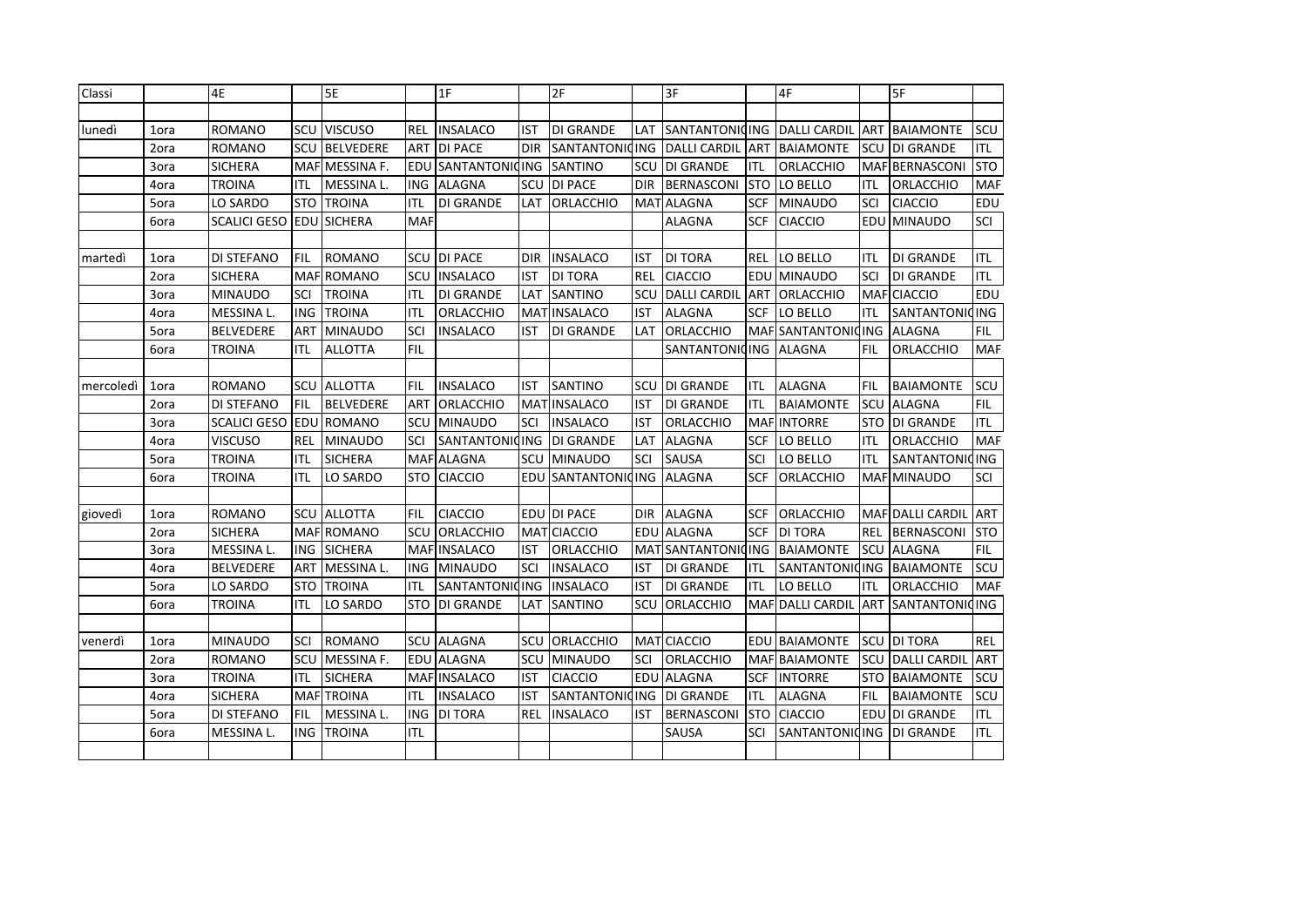| Classi    |      | 1 <sub>G</sub>    |            | 2G                  |            | 3G                  |            | 4G                  |            | 5G                   |            | 1H                    |            |  |
|-----------|------|-------------------|------------|---------------------|------------|---------------------|------------|---------------------|------------|----------------------|------------|-----------------------|------------|--|
|           |      |                   |            |                     |            |                     |            |                     |            |                      |            |                       |            |  |
| lunedì    | 1ora | DI NOLFO          | SCI        | <b>SCALETTA</b>     | REL        | <b>BILARDO</b>      | EDU        | <b>GRIPPAUDO</b>    |            | STM PENNISI          | <b>IST</b> | <b>BELLANTI</b>       | ART        |  |
|           | 2ora | <b>TANTILLO</b>   |            | MATOI NOLFO         | SCI        | <b>TORNAMME'</b>    | <b>ITA</b> | <b>PENNISI</b>      | IST        | <b>DI CHIARA</b>     | <b>ING</b> | <b>DI LIBERTO</b>     | ING        |  |
|           | 3ora | TORNAMME'         | <b>IST</b> | <b>DI LIBERTO</b>   | <b>ING</b> | <b>TANTILLO</b>     | MAF        | DI CHIARA           | ING        | <b>BILARDO</b>       |            | EDU MENNA             | <b>MAT</b> |  |
|           | 4ora | <b>BELLANTI</b>   | ART        | TORNAMME'           | <b>IST</b> | <b>POLITI</b>       | <b>FIL</b> | <b>BILARDO</b>      |            | EDU TANTILLO         |            | MAF CORALLINO         | <b>ITA</b> |  |
|           | 5ora | <b>MUIG</b>       | MUI        | <b>VAGLICA</b>      |            | TAC TORNAMME'       | <b>ITA</b> | <b>TANTILLO</b>     |            | MAF BELLANTI         |            | ART MUI H             | MUI        |  |
|           | 6ora | <b>MUIG</b>       |            | MUI VAGLICA         |            | <b>TAC BELLANTI</b> | ART        | <b>POLITI</b>       | FIL        | <b>SCALETTA</b>      | <b>REL</b> | <b>MUI H</b>          | MUI        |  |
|           |      |                   |            |                     |            |                     |            |                     |            |                      |            |                       |            |  |
| martedì   | 1ora | <b>GRIPPAUDO</b>  |            | STM BILARDO         |            | <b>EDU VAGLICA</b>  |            | TAC BELLANTI        | ART        | PENNISI              | IST        | <b>BAJARDI</b>        | TMU        |  |
|           | 2ora | TORNAMME'         | IST        | <b>TANTILLO</b>     | MAT        | <b>VAGLICA</b>      | TAC.       | <b>PENNISI</b>      | IST        | <b>DI CHIARA</b>     | ING.       | <b>MARTORANA</b>      | <b>STM</b> |  |
|           | 3ora | TORNAMME'         | <b>IST</b> | <b>GRIPPAUDO</b>    |            | STM DI CHIARA       | ING        | <b>CRISPI</b>       |            | <b>TMU TANTILLO</b>  |            | MAF CORALLINO         | <b>ITA</b> |  |
|           | 4ora | <b>SCALETTA</b>   | REL        | TORNAMME'           | <b>IST</b> | <b>PENNISI</b>      | <b>STO</b> | <b>TANTILLO</b>     |            | MAF MUI G            |            | MUI CORALLINO         | <b>ITA</b> |  |
|           | 5ora | VAGLICA           | <b>TAC</b> | TORNAMME'           | <b>IST</b> | <b>TANTILLO</b>     | <b>MAF</b> | <b>GRIPPAUDO</b>    |            | STM MUI G            |            | MUI DI LIBERTO        | <b>ING</b> |  |
|           | 6ora | GRIPPAUDO         |            | STM DI LIBERTO      | ING        | <b>SCALETTA</b>     | <b>REL</b> | <b>VAGLICA</b>      |            | TAC MUIG             |            | MUI D'ASTA            | <b>TAC</b> |  |
|           |      |                   |            |                     |            |                     |            |                     |            |                      |            |                       |            |  |
| mercoledì | 1ora | <b>DI LIBERTO</b> |            | ING BILARDO         |            | EDU GRIPPAUDO       |            | STM PENNISI         | IST        | <b>POLITI</b>        | <b>FIL</b> | <b>DI NOLFO</b>       | SCI        |  |
|           | 2ora | TORNAMME'         | <b>IST</b> | <b>DI NOLFO</b>     | SCI        | DI CHIARA           |            | ING SCALETTA        | REL        | <b>GRIPPAUDO</b>     |            | <b>STM LI PUMA</b>    | <b>STO</b> |  |
|           | 3ora | <b>TANTILLO</b>   |            | MAT TORNAMME'       | IST        | <b>GRIPPAUDO</b>    |            | STM DI CHIARA       | ING        | PENNISI              | <b>IST</b> | <b>SCALETTA</b>       | <b>REL</b> |  |
|           | 4ora | TORNAMME'         | <b>IST</b> | GRIPPAUDO           | STM        | <b>CRISPI</b>       |            | <b>TMU POLITI</b>   | <b>FIL</b> | <b>TANTILLO</b>      |            | MAF CORALLINO         | <b>ITA</b> |  |
|           | 5ora | VAGLICA           | <b>TAC</b> | <b>MUIG</b>         |            | MUI CRISPI          |            | <b>TMU</b> TANTILLO |            | MAF BELLANTI         |            | ART MENNA             | <b>MAT</b> |  |
|           | 6ora | <b>BELLANTI</b>   | ART        | <b>MUIG</b>         |            | MUI POLITI          | FIL        | VAGLICA             |            | <b>TAC GRIPPAUDO</b> |            | STM D'ASTA            | <b>TAC</b> |  |
|           |      |                   |            |                     |            |                     |            |                     |            |                      |            |                       |            |  |
| giovedì   | 1ora | VAGLICA           |            | TAC BELLANTI        |            | ART BILARDO         |            | EDU PENNISI         | IST        | <b>CRISPI</b>        |            | TMU MESSINA F.        | EDU        |  |
|           | 2ora | TORNAMME'         | <b>IST</b> | <b>TANTILLO</b>     |            | <b>MAT VAGLICA</b>  |            | <b>TAC PENNISI</b>  | IST        | <b>CRISPI</b>        |            | <b>TMU DI LIBERTO</b> | <b>ING</b> |  |
|           | 3ora | <b>DI LIBERTO</b> | ING        | TORNAMME'           | IST        | <b>TANTILLO</b>     |            | MAF CRISPI          |            | <b>TMU PENNISI</b>   |            | IST LI PUMA           | <b>STO</b> |  |
|           | 4ora | TORNAMME'         | <b>IST</b> | <b>VAGLICA</b>      |            | TAC MUIG            |            | MUI TANTILLO        |            | MAF PENNISI          | IST        | MESSINA F.            | EDU        |  |
|           | 5ora | <b>TANTILLO</b>   |            | MATTORNAMME'        | <b>IST</b> | <b>MUIG</b>         |            | MUI VAGLICA         |            | <b>TAC BILARDO</b>   |            | EDU D'ASTA            | <b>TAC</b> |  |
|           | 6ora | <b>BILARDO</b>    |            | EDU DI LIBERTO      |            | ING MUIG            |            | MUI DI CHIARA       |            | ING VAGLICA          |            | <b>TAC MENNA</b>      | <b>MAT</b> |  |
|           |      |                   |            |                     |            |                     |            |                     |            |                      |            |                       |            |  |
| venerdì   | 1ora | <b>DI LIBERTO</b> | ING        | <b>CRISPI</b>       |            | <b>TMU PENNISI</b>  |            | STO BELLANTI        |            | ART POLITI           | FIL.       | <b>DI NOLFO</b>       | <b>SCI</b> |  |
|           | 2ora | DI NOLFO          | SCI        | <b>TORNAMME'</b>    | <b>IST</b> | <b>TANTILLO</b>     |            | MAF BILARDO         |            | EDU PENNISI          | <b>IST</b> | <b>BELLANTI</b>       | <b>ART</b> |  |
|           | 3ora | <b>CRISPI</b>     |            | <b>TMU BELLANTI</b> |            | ART TORNAMME'       | ITA        | <b>PENNISI</b>      | IST        | <b>TANTILLO</b>      |            | MAF MARTORANA STM     |            |  |
|           | 4ora | <b>CRISPI</b>     |            | <b>TMU</b> TANTILLO |            | MAT TORNAMME'       | <b>ITA</b> | <b>MUIG</b>         |            | MUI VAGLICA          |            | TAC BAJARDI           | TMU        |  |
|           | 5ora | <b>BILARDO</b>    |            | EDU CRISPI          |            | TMU BELLANTI        |            | ART MUIG            |            | MUI DI CHIARA        |            | ING LI PUMA           | <b>STO</b> |  |
|           | 6ora |                   |            |                     |            | DI CHIARA           | ING        | MUI G               |            | MUI VAGLICA          | <b>TAC</b> |                       |            |  |
|           |      |                   |            |                     |            |                     |            |                     |            |                      |            |                       |            |  |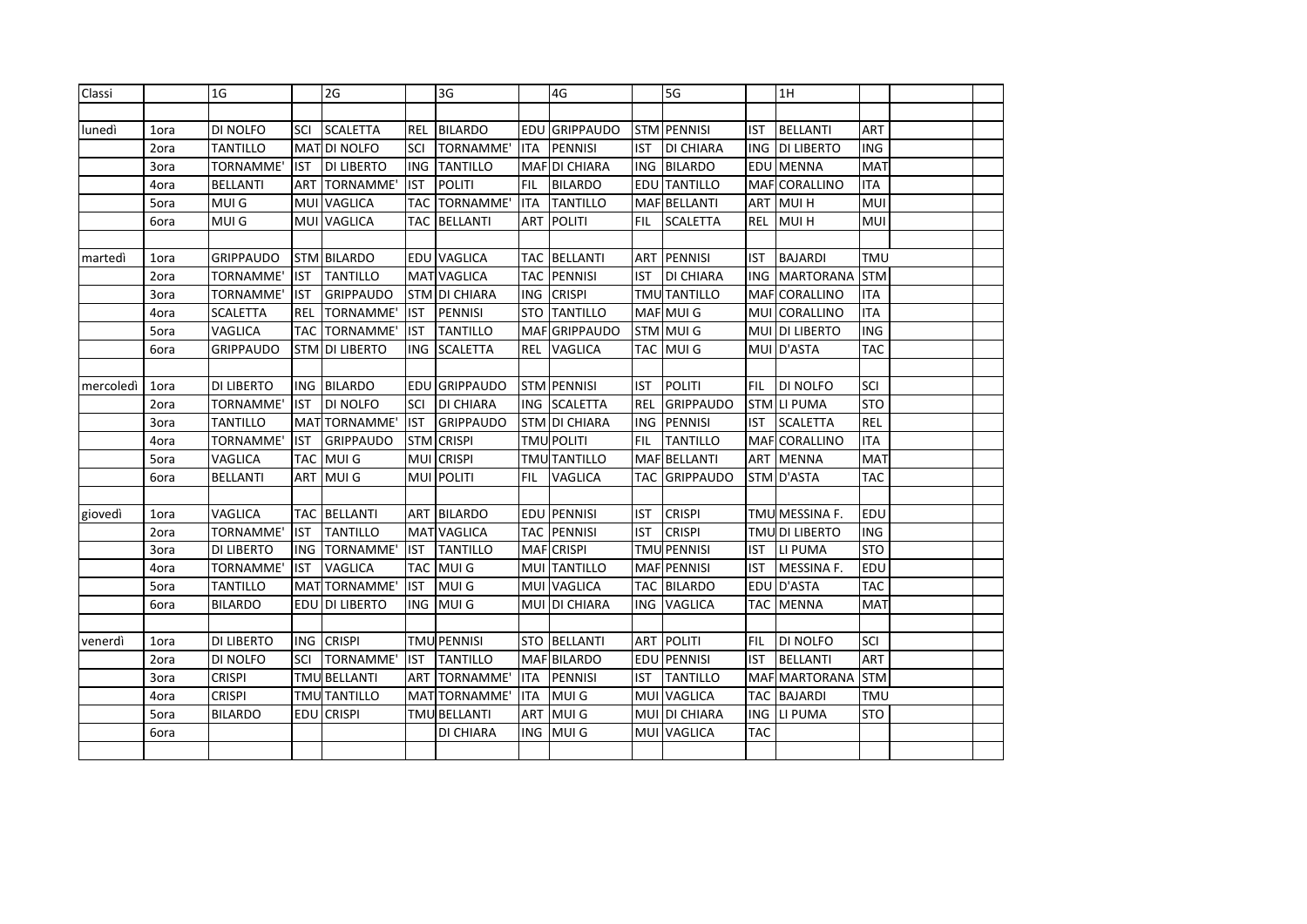| Classi    |      | 2H                |            | 3H                     |            | 4H                    |            | 5H                    |            | 1 <sub>J</sub>      |            | 2J                 |            | 3J                 |            |
|-----------|------|-------------------|------------|------------------------|------------|-----------------------|------------|-----------------------|------------|---------------------|------------|--------------------|------------|--------------------|------------|
|           |      |                   |            |                        |            |                       |            |                       |            |                     |            |                    |            |                    |            |
| lunedì    | 1ora | <b>DI LIBERTO</b> | ING        | CORALLINO              | <b>IST</b> | <b>MENNA</b>          |            | MAFLI PUMA            | <b>IST</b> | <b>BUFALO</b>       | LAT        | <b>GIANNINI</b>    | IST        | ISGRO'             | <b>FIL</b> |
|           | 2ora | CORALLINO         | ITA        | <b>POLITI</b>          | FIL        | LI PUMA               | IST        | <b>MENNA</b>          |            | <b>MAF</b> GIANNINI | <b>IST</b> | <b>BUFALO</b>      | LAT        | LUGARO             | <b>ING</b> |
|           | 3ora | CORALLINO         | ITA        | <b>MARTORANA</b>       | <b>STM</b> | LI PUMA               | <b>IST</b> | <b>BELLANTI</b>       | <b>ART</b> | <b>BAIAMONTE</b>    | SCU        | <b>GIANNINI</b>    | <b>IST</b> | <b>BUFALO</b>      | <b>LST</b> |
|           | 4ora | <b>BAJARDI</b>    |            | <b>TMU PRINCIOTTO</b>  | ART        | <b>MARTORANA</b>      |            | STM DI LIBERTO        | ING        | <b>BAIAMONTE</b>    | SCU        | <b>CALAFIORE</b>   |            | MAT ALONGI ES      | SCU        |
|           | 5ora | <b>SCALETTA</b>   | REL        | <b>BILARDO</b>         | EDU        | <b>CIULLA</b>         | ING.       | <b>MENNA</b>          | <b>MAF</b> | <b>GIANNINI</b>     | IST        | SANTANTONIQING     |            | <b>SCIALABBA</b>   | SCI        |
|           | 6ora | <b>MENNA</b>      |            | MAT DI LIBERTO         | ING        | <b>BAJARDI</b>        |            | <b>TMU BILARDO</b>    | EDU        |                     |            |                    |            | CALAFIORE          | <b>MAF</b> |
|           |      |                   |            |                        |            |                       |            |                       |            |                     |            |                    |            |                    |            |
| martedì   | 1ora | <b>MARTORANA</b>  |            | STM POLITI             | FIL        | LI PUMA               | <b>IST</b> | <b>CRISPI</b>         |            | <b>TMU CIACCIO</b>  | EDU        | <b>BAIAMONTE</b>   | SCU        | <b>BUFALO</b>      | LST        |
|           | 2ora | <b>BILARDO</b>    | EDU        | <b>CORALLINO</b>       | <b>IST</b> | <b>BELLANTI</b>       | <b>ART</b> | LI PUMA               | <b>IST</b> | LUGARO              | ING.       | <b>BAIAMONTE</b>   | scu        | <b>SCIALABBA</b>   | SCI        |
|           | 3ora | <b>BELLANTI</b>   | ART        | <b>CRESCIMANN TAC</b>  |            | <b>MENNA</b>          |            | MAFLI PUMA            | <b>IST</b> | <b>BAIAMONTE</b>    | SCU        | <b>SCIALABBA</b>   | SCI        | LUGARO             | <b>ING</b> |
|           | 4ora | VAGLICA           | <b>TAC</b> | <b>MENNA</b>           | <b>MAF</b> | <b>CIULLA</b>         | ING        | MUI H                 | <b>MUI</b> | <b>CALAFIORE</b>    | <b>MAT</b> | <b>GIANNINI</b>    | <b>IST</b> | <b>GIAMMANCO</b>   | <b>REL</b> |
|           | 5ora | <b>MENNA</b>      |            | MAT PRINCIOTTO         | <b>ART</b> | <b>CRESCIMANNCTAC</b> |            | <b>MUI H</b>          | <b>MUI</b> | <b>GIANNINI</b>     | IST        | <b>BUFALO</b>      | LAT        | CALAFIORE          | <b>MAF</b> |
|           | 6ora | CORALLINO         | <b>ITA</b> | <b>MENNA</b>           | MAF        | CRESCIMANN(TAC MUI H  |            |                       | <b>MUI</b> |                     |            |                    |            | <b>GIANNINI</b>    | <b>ITA</b> |
|           |      |                   |            |                        |            |                       |            |                       |            |                     |            |                    |            |                    |            |
| mercoledì | 1ora | LI PUMA           | <b>STO</b> | <b>CORALLINO</b>       | IST        | <b>SCALETTA</b>       | <b>REL</b> | <b>CRESCIMANNCTAC</b> |            | <b>CALAFIORE</b>    |            | <b>MATIDI PACE</b> | <b>DIR</b> | <b>LUGARO</b>      | ING        |
|           | 2ora | <b>CORALLINO</b>  | <b>ITA</b> | <b>BILARDO</b>         | EDU        | <b>CRESCIMANN</b> TAC |            | <b>DI LIBERTO</b>     | <b>ING</b> | <b>DI PACE</b>      | DIR        | <b>SCIALABBA</b>   | SCI        | CALAFIORE          | <b>MAF</b> |
|           | 3ora | <b>MARTORANA</b>  | <b>STM</b> | <b>DI LIBERTO</b>      | <b>ING</b> | LI PUMA               | <b>IST</b> | <b>MENNA</b>          |            | MAF LUGARO          | ING        | <b>BAIAMONTE</b>   | scu        | <b>CIACCIO</b>     | <b>EDU</b> |
|           | 4ora | <b>VAGLICA</b>    |            | TAC BAJARDI            |            | <b>TMU BELLANTI</b>   | ART        | <b>MENNA</b>          |            | MAF GIANNINI        | <b>IST</b> | <b>CIACCIO</b>     | EDU        | <b>ALONGIES</b>    | scu        |
|           | 5ora | MUI H             | MUI        | <b>BAJARDI</b>         | TMI        | <b>POLITI</b>         | <b>FIL</b> | <b>MARTORANA</b>      | <b>STM</b> | <b>CIACCIO</b>      | EDU        | <b>GIANNINI</b>    | <b>IST</b> | <b>ALONGIES</b>    | SCU        |
|           | 6ora | MUI H             |            | MUI CORALLINO          | IST        | <b>MENNA</b>          | MAF        | <b>CRISPI</b>         |            | <b>TMU BUFALO</b>   | LAT        | <b>GIANNINI</b>    | <b>IST</b> | <b>ISGRO'</b>      | <b>FIL</b> |
|           |      |                   |            |                        |            |                       |            |                       |            |                     |            |                    |            |                    |            |
| giovedì   | 1ora | <b>DI LIBERTO</b> | <b>ING</b> | <b>CORALLINO</b>       | IST        | LI PUMA               | IST        | <b>SCALETTA</b>       | REL        | <b>BAIAMONTE</b>    | SCU        | SANTANTONIQING     |            | <b>BELVEDERE</b>   | ART        |
|           | 2ora | <b>BILARDO</b>    | EDU        | <b>CORALLINO</b>       | IST        | <b>CIULLA</b>         | ING        | <b>BELLANTI</b>       | <b>ART</b> | <b>DI PACE</b>      | DIR        | <b>BAIAMONTE</b>   | SCU        | <b>ALONGIES</b>    | scu        |
|           | 3ora | D'ALEO            | SCI        | <b>SCALETTA</b>        | REL        | <b>BILARDO</b>        |            | EDU MARTORANA         |            | <b>STM GIANNINI</b> | IST        | <b>DI PACE</b>     | <b>DIR</b> | ISGRO'             | <b>FIL</b> |
|           | 4ora | <b>MENNA</b>      |            | MAT MUI H              |            | MUI POLITI            | FIL        | LI PUMA               | <b>IST</b> | <b>BUFALO</b>       | LAT        | CALAFIORE          |            | <b>MATGIANNINI</b> | <b>ITA</b> |
|           | 5ora | LI PUMA           | <b>STO</b> | MUI H                  |            | MUI MENNA             |            | MAF DI LIBERTO        | ING        | GIAMMANCO REL       |            | <b>GIANNINI</b>    | IST        | <b>BUFALO</b>      | LST        |
|           | 6ora | D'ALEO            | SCI        | <b>MUI H</b>           |            | MUI LI PUMA           | <b>IST</b> | <b>POLITI</b>         | FIL        | <b>CIAPPA</b>       | SCI        | <b>GIAMMANCO</b>   | <b>REL</b> | <b>GIANNINI</b>    | <b>ITA</b> |
|           |      |                   |            |                        |            |                       |            |                       |            |                     |            |                    |            |                    |            |
| venerdì   | 1ora | LI PUMA           | <b>STO</b> | MARTORANA STM BAJARDI  |            |                       |            | <b>TMU BILARDO</b>    |            | EDU GIANNINI        | <b>IST</b> | CALAFIORE          |            | MAT BELVEDERE      | ART        |
|           | 2ora | <b>BAJARDI</b>    |            | <b>TMU DI LIBERTO</b>  |            | ING MARTORANA         |            | <b>STM POLITI</b>     | <b>FIL</b> | <b>GIANNINI</b>     | IST        | <b>CIACCIO</b>     |            | EDU CALAFIORE      | <b>MAF</b> |
|           | 3ora | <b>DI LIBERTO</b> | <b>ING</b> | CRESCIMANNITAC BILARDO |            |                       |            | EDU LI PUMA           | <b>IST</b> | <b>CALAFIORE</b>    | MAT        | <b>GIANNINI</b>    | IST        | <b>BUFALO</b>      | <b>LST</b> |
|           | 4ora | <b>BELLANTI</b>   | <b>ART</b> | CRESCIMANN(TAC MUI H   |            |                       |            | MUI LI PUMA           | <b>IST</b> | <b>CIAPPA</b>       | SCI        | <b>BUFALO</b>      | <b>LAT</b> | <b>GIANNINI</b>    | <b>ITA</b> |
|           | 5ora | <b>VAGLICA</b>    | TAC        | <b>MENNA</b>           |            | MAF MUI H             |            | MUI CRESCIMANNITAC    |            | <b>LUGARO</b>       | ING        | SANTANTONICING     |            | <b>ALONGIES</b>    | SCU        |
|           | 6ora |                   |            | <b>MENNA</b>           |            | MAF MUI H             | MUI        | <b>CRESCIMANNOTAC</b> |            |                     |            |                    |            | <b>CIACCIO</b>     | EDU        |
|           |      |                   |            |                        |            |                       |            |                       |            |                     |            |                    |            |                    |            |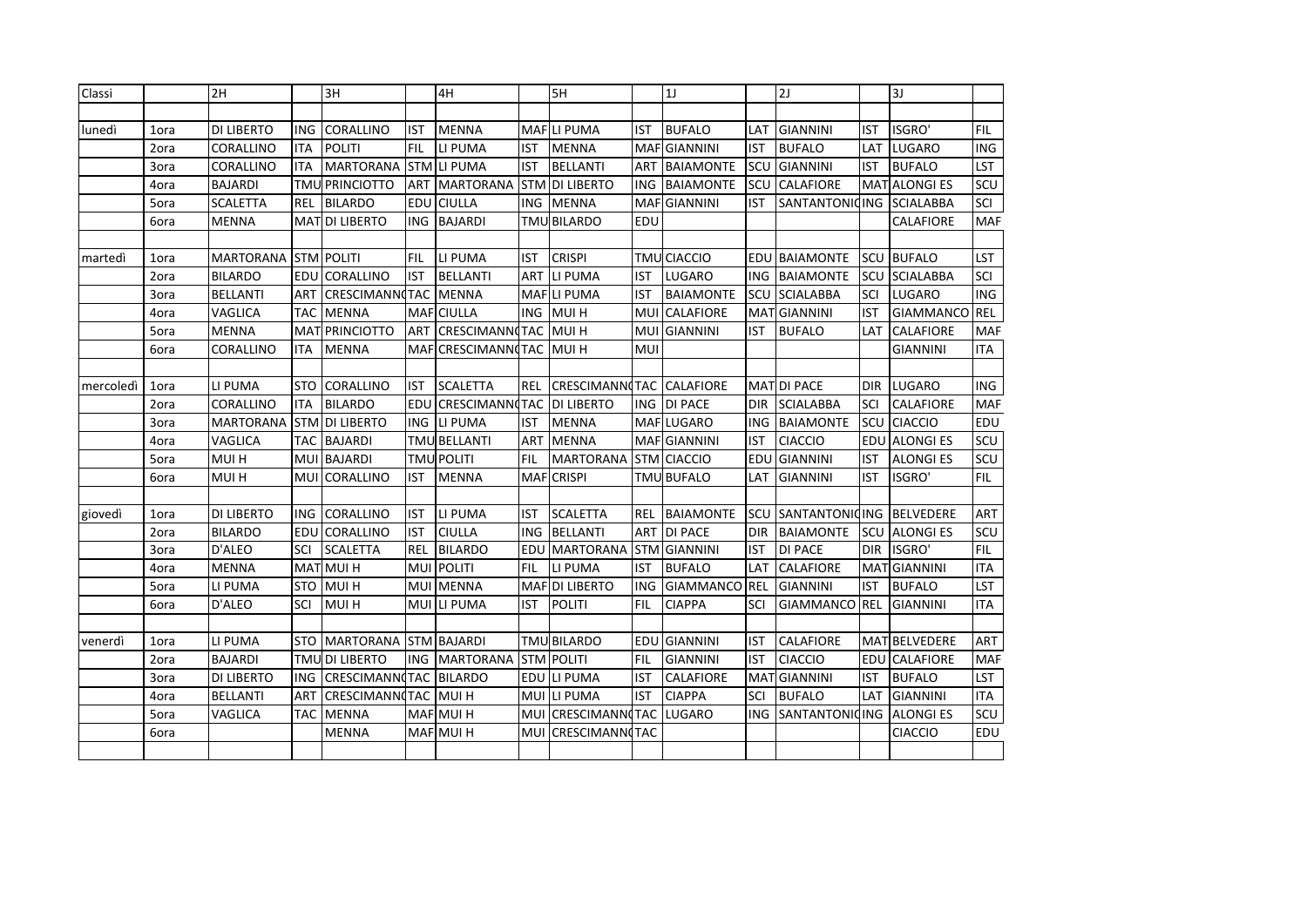| Classi    |      | 4J               |            | 5J               |            | 1L                  |            | 2L                   |            | 3L                             |            | 4L                       |            |  |
|-----------|------|------------------|------------|------------------|------------|---------------------|------------|----------------------|------------|--------------------------------|------------|--------------------------|------------|--|
|           |      |                  |            |                  |            |                     |            |                      |            |                                |            |                          |            |  |
| lunedì    | 1ora | <b>TITO</b>      |            | EDU LUGARO       |            | ING PATTI           |            | LAT SIRINGO          | <b>ITA</b> | PICCIUCA                       |            | <b>MAF INTORRE</b>       | <b>IST</b> |  |
|           | 2ora | ISGRO'           | SCF        | <b>ALONGIES</b>  | <b>SCU</b> | <b>INTORRE</b>      | <b>IST</b> | MONTEROSSO SPA       |            | <b>MIOSI</b>                   | FRA        | <b>DI STEFANO</b>        | <b>FIL</b> |  |
|           | 3ora | ISGRO'           | <b>SCF</b> | <b>ALONGIES</b>  | <b>SCU</b> | <b>INTORRE</b>      | <b>IST</b> | <b>MIOSI</b>         | <b>FRA</b> | <b>MONTEROSSOSPA</b>           |            | <b>SCALICI GESO</b>      | EDU        |  |
|           | 4ora | <b>SCIALABBA</b> | SCI        | <b>TITO</b>      |            | EDU MULE'           | <b>ING</b> | SCALICI GESO EDU     |            | <b>SIRINGO</b>                 | <b>IST</b> | <b>INTORRE</b>           | <b>IST</b> |  |
|           | 5ora | <b>BUFALO</b>    | ITL        | <b>CALAFIORE</b> |            | MAF MIOSI           | <b>FRA</b> | DI NOLFO             | SCI        | <b>MONTEROSSOSPA</b>           |            | <b>DI TORA</b>           | <b>REL</b> |  |
|           | 6ora | <b>BUFALO</b>    | ITL        | <b>TOMASINO</b>  | ITL        |                     |            |                      |            | <b>SANTORO</b>                 | SCI        | <b>MIOSI</b>             | <b>FRA</b> |  |
|           |      |                  |            |                  |            |                     |            |                      |            |                                |            |                          |            |  |
| martedì   | 1ora | <b>SCIALABBA</b> | SCI        | <b>CALAFIORE</b> |            | MAF MULE'           | <b>ING</b> | <b>SCALICI</b>       | LAT        | <b>SIRINGO</b>                 | IST        | <b>NERI</b>              | <b>MAF</b> |  |
|           | 2ora | TITO             |            | EDU BUFALO       |            | STO MULE'           | <b>ING</b> | <b>PICCIUCA</b>      |            | MATIMONTEROSSO SPA             |            | <b>NERI</b>              | <b>MAF</b> |  |
|           | 3ora | <b>CALAFIORE</b> |            | MAF TITO         | EDU        | MONTEROSSO SPA      |            | <b>DI TORA</b>       | <b>REL</b> | <b>SANTORO</b>                 | SCI        | MULE'                    | <b>ING</b> |  |
|           | 4ora | <b>BUFALO</b>    | ITL        | <b>SCIALABBA</b> | SCI        | <b>INTORRE</b>      | <b>IST</b> | SCALICI GESO EDU     |            | <b>PICCIUCA</b>                |            | MAF DALLI CARDIL         | <b>ART</b> |  |
|           | 5ora | ISGRO'           | <b>SCF</b> | <b>TOMASINO</b>  | <b>ITL</b> | SCALICI GESO EDU    |            | <b>MONTEROSSOSPA</b> |            | <b>MIOSI</b>                   | <b>FRA</b> | <b>INTORRE</b>           | <b>IST</b> |  |
|           | 6ora | SORCE            | <b>STO</b> | <b>TOMASINO</b>  | <b>ITL</b> |                     |            |                      |            | SCALICI GESO EDU INTORRE       |            |                          | <b>IST</b> |  |
|           |      |                  |            |                  |            |                     |            |                      |            |                                |            |                          |            |  |
| mercoledì | 1ora | ISGRO'           | <b>SCF</b> | <b>SCIALABBA</b> | SCI        | <b>INTORRE</b>      | <b>IST</b> | PICCIUCA             |            | MAT DALLI CARDIL ART           |            | <b>MIOSI</b>             | <b>FRA</b> |  |
|           | 2ora | ISGRO'           | <b>SCF</b> | <b>LUGARO</b>    | <b>ING</b> | MONTEROSSOSPA       |            | <b>INTORRE</b>       | <b>STO</b> | <b>MIOSI</b>                   | <b>FRA</b> | <b>NERI</b>              | <b>MAF</b> |  |
|           | 3ora | CALAFIORE        |            | MAF BELVEDERE    | <b>ART</b> | <b>PICCIUCA</b>     |            | MAT MIOSI            | <b>FRA</b> | <b>DI STEFANO</b>              | <b>FIL</b> | <b>MONTEROSSO SPA</b>    |            |  |
|           | 4ora | <b>BELVEDERE</b> | ART        | <b>TOMASINO</b>  | ITL        | <b>INTORRE</b>      | <b>IST</b> | <b>SIRINGO</b>       | ITA.       | <b>SCALICI GESO EDU</b>        |            | <b>MONTEROSSO SPA</b>    |            |  |
|           | 5ora | <b>BUFALO</b>    | ITL        | <b>ISGRO'</b>    | FIL        | <b>SANTORO</b>      | SCI        | <b>SIRINGO</b>       | ITA.       | MULE'                          | <b>ING</b> | <b>SCALICI GESO EDU</b>  |            |  |
|           | 6ora | LUGARO           | <b>ING</b> | <b>ALONGIES</b>  | SCU        | <b>SCALICI GESO</b> |            | EDU MULE'            | <b>ING</b> | <b>SIRINGO</b>                 | IST        | <b>SANTORO</b>           | SCI        |  |
|           |      |                  |            |                  |            |                     |            |                      |            |                                |            |                          |            |  |
| giovedì   | 1ora | ISGRO'           | SCF        | <b>ALONGIES</b>  | SCU        | PICCIUCA            |            | MAT SCALICI          | <b>LAT</b> | <b>MIOSI</b>                   | <b>FRA</b> | MULE'                    | <b>ING</b> |  |
|           | 2ora | <b>BELVEDERE</b> | <b>ART</b> | ISGRO'           | FIL        | <b>MIOSI</b>        |            | FRA MULE'            | <b>ING</b> | MONTEROSSO SPA                 |            | <b>NERI</b>              | <b>MAF</b> |  |
|           | 3ora | LUGARO           | ING        | <b>TOMASINO</b>  | <b>ITL</b> | MULE'               |            | ING MONTEROSSOSPA    |            | PICCIUCA                       |            | MAF DI STEFANO           | <b>FIL</b> |  |
|           | 4ora | ISGRO'           | SCF        | <b>TOMASINO</b>  | <b>ITL</b> | <b>INTORRE</b>      | <b>IST</b> | <b>SIRINGO</b>       | <b>ITA</b> | DALLI CARDIL ART MONTEROSSOSPA |            |                          |            |  |
|           | 5ora | <b>SORCE</b>     | <b>STO</b> | <b>CALAFIORE</b> |            | MAF MONTEROSSO SPA  |            | <b>INTORRE</b>       |            | <b>STO SIRINGO</b>             | IST        | <b>MIOSI</b>             | <b>FRA</b> |  |
|           | 6ora | CALAFIORE        |            | MAF BUFALO       |            | <b>STO SANTORO</b>  | SCI        | <b>MIOSI</b>         |            | FRA MULE'                      | ING        | <b>INTORRE</b>           | <b>IST</b> |  |
|           |      |                  |            |                  |            |                     |            |                      |            |                                |            |                          |            |  |
| venerdì   | 1ora | <b>BUFALO</b>    | ITL        | <b>BENINATI</b>  |            | <b>REL INTORRE</b>  | <b>IST</b> | PICCIUCA             |            | MAT MULE'                      |            | ING   DALLI CARDIL   ART |            |  |
|           | 2ora | <b>BUFALO</b>    | ITL        | ISGRO'           | FIL        | <b>PICCIUCA</b>     |            | <b>MATINTORRE</b>    |            | <b>STO DI TORA</b>             |            | REL MULE'                | <b>ING</b> |  |
|           | 3ora | <b>ISGRO'</b>    | SCF        | <b>BELVEDERE</b> |            | <b>ART PATTI</b>    |            | LAT MULE'            |            | ING DI STEFANO                 | FIL        | <b>SANTORO</b>           | SCI        |  |
|           | 4ora | <b>LUGARO</b>    | <b>ING</b> | <b>ALONGIES</b>  |            | SCU DI TORA         | <b>REL</b> | MULE'                | ING.       | PICCIUCA                       |            | MAF MONTEROSSO SPA       |            |  |
|           | 5ora | <b>BENINATI</b>  | <b>REL</b> | <b>CALAFIORE</b> |            | MAF MIOSI           | <b>FRA</b> | DI NOLFO             | SCI        | <b>SIRINGO</b>                 | <b>IST</b> | <b>INTORRE</b>           | <b>IST</b> |  |
|           | 6ora | CALAFIORE        |            | MAFLUGARO        | <b>ING</b> |                     |            |                      |            | <b>SIRINGO</b>                 | <b>IST</b> | <b>MIOSI</b>             | <b>FRA</b> |  |
|           |      |                  |            |                  |            |                     |            |                      |            |                                |            |                          |            |  |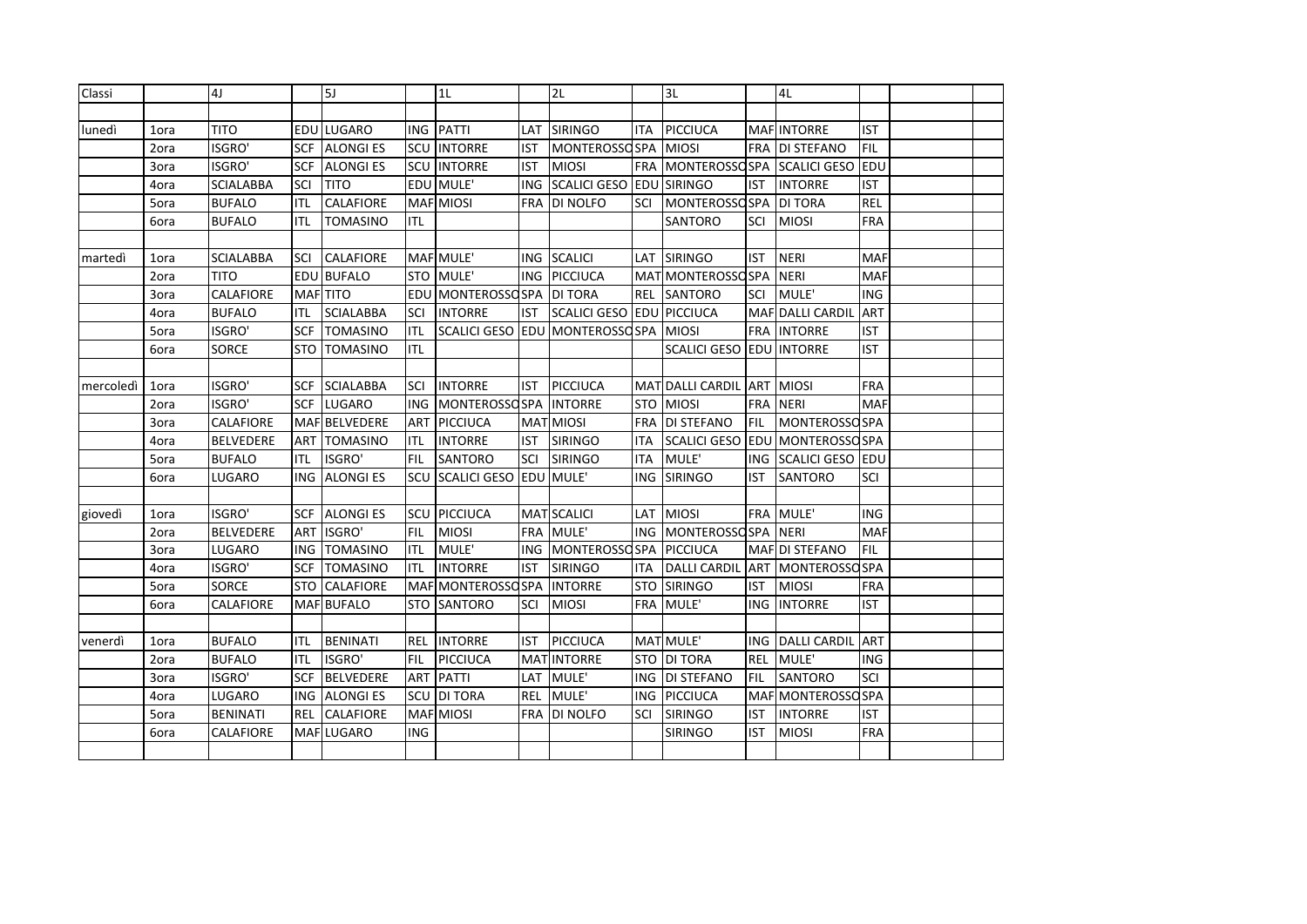| Classi    |      | 5L                    |                 | 1 <sub>N</sub>    |            | 2N                 |            | 3N                 |            | 4N               |            | 5N                 |            | 1P                    |            |
|-----------|------|-----------------------|-----------------|-------------------|------------|--------------------|------------|--------------------|------------|------------------|------------|--------------------|------------|-----------------------|------------|
|           |      |                       |                 |                   |            |                    |            |                    |            |                  |            |                    |            |                       |            |
| lunedì    | 1ora | <b>MIOSI</b>          | <b>FRA</b>      | <b>BENINATI</b>   | REL        | SANSONE            | <b>DIR</b> | <b>MICELI</b>      |            | MAFTRE RE        | <b>SCF</b> | <b>POMILIO</b>     | <b>IST</b> | <b>SANTONOCITODLC</b> |            |
|           | 2ora | <b>SIRINGO</b>        | IST             | SANSONE           | <b>DIR</b> | SAUSA              | SCI        | COSSENTINO         | SPA        | <b>MICELI</b>    |            | <b>MAF POMILIO</b> | IST        | <b>SANTONOCITODLC</b> |            |
|           | 3ora | <b>SIRINGO</b>        | IST             | <b>TRE RE</b>     | SCU        | D'AGOSTINO         | <b>SPA</b> | COSSENTINO         | <b>SPA</b> | <b>POMILIO</b>   | <b>IST</b> | <b>MICELI</b>      |            | MAF SANTONOCIT QDLC   |            |
|           | 4ora | <b>MONTEROSSO SPA</b> |                 | D'AGOSTINO        | SPA        | MESSINA F.         | EDU        | POMILIO            | <b>IST</b> | <b>DI TORA</b>   | <b>REL</b> | TRE RE             | <b>SCF</b> | <b>SALARIS</b>        | <b>IST</b> |
|           | 5ora | MULE'                 | ING             | MESSINA L.        | ING        | CIMO' IMPALL       | <b>IST</b> | MESSINA F.         | EDU        | D'AGOSTINO       | SPA        | TRE RE             | <b>SCF</b> | ANGELICO              | <b>ING</b> |
|           | 6ora | MULE'                 | ING             |                   |            | CIMO' IMPALL IST   |            | TRE RE             | <b>SCF</b> | MESSINA F.       |            | EDU D'AGOSTINO     | SPA        | <b>TODARO</b>         | SCI        |
|           | 7ora |                       |                 |                   |            |                    |            |                    |            |                  |            |                    |            | <b>TODARO</b>         | SCI        |
|           |      |                       |                 |                   |            |                    |            |                    |            |                  |            |                    |            |                       |            |
| martedì   | 1ora | <b>DALLI CARDIL</b>   | <b>ART</b>      | <b>SANSONE</b>    | <b>DIR</b> | <b>LUGARO</b>      | ING.       | POMILIO            | <b>IST</b> | <b>MICELI</b>    |            | MAF MESSINA F.     |            | <b>EDU ANGELICO</b>   | <b>ING</b> |
|           | 2ora | <b>SIRINGO</b>        | IST             | <b>MICELI</b>     |            | <b>MAT SANSONE</b> | <b>DIR</b> | <b>MESSINA F.</b>  | EDU        | <b>BELVEDERE</b> | ART        | <b>POMILIO</b>     | <b>IST</b> | <b>BELLONE</b>        | <b>MAT</b> |
|           | 3ora | DI STEFANO            | FIL             | MESSINA L.        | ING        | MESSINA F.         | EDU        | <b>BELVEDERE</b>   | <b>ART</b> | SANSONE          | <b>DIR</b> | <b>MICELI</b>      |            | <b>MAF SALARIS</b>    | <b>IST</b> |
|           | 4ora | SANTORO               | SCI             | TRE RE            | SCU        | CIMO' IMPALI       | <b>IST</b> | <b>MICELI</b>      | MAFI       | MESSINA F.       | EDU        | IMPICCICHE'        | ING        | MOLTISANTI            | <b>DCO</b> |
|           | 5ora | PICCIUCA              | MA <sup>-</sup> | SAUSA             | SCI        | CIMO' IMPALI       | <b>IST</b> | SANSONE            | <b>DIR</b> | IMPICCICHE'      | <b>ING</b> | TRE RE             | <b>SCF</b> | <b>MOLTISANTI</b>     | <b>DCO</b> |
|           | 6ora | <b>MIOSI</b>          | FRA             | CIMO' IMPALI      | <b>IST</b> |                    |            | IMPICCICHE'        | <b>ING</b> | TRE RE           | <b>SCF</b> | <b>BELVEDERE</b>   | ART        | <b>SALARIS</b>        | <b>IST</b> |
|           | 7ora |                       |                 |                   |            |                    |            |                    |            |                  |            |                    |            |                       |            |
|           |      |                       |                 |                   |            |                    |            |                    |            |                  |            |                    |            |                       |            |
| mercoledì | 1ora | <b>NERI</b>           | FIS             | MESSINA F.        |            | EDU GIAMBRUNO      |            | <b>MAT MICELI</b>  |            | MAF POMILIO      | IST        | SANSONE            | <b>DIR</b> | <b>SANTONOCITODLC</b> |            |
|           | 2ora | <b>RANDAZZO</b>       | EDU             | <b>MICELI</b>     | <b>MAT</b> | <b>GIAMBRUNO</b>   |            | <b>MAT SANSONE</b> | <b>DIR</b> | <b>POMILIO</b>   | IST        | MESSINA F.         | EDU        | <b>SANTONOCITODLC</b> |            |
|           | 3ora | <b>RANDAZZO</b>       | EDU             | D'AGOSTINO        | SPA        | CIMO' IMPALI       | <b>IST</b> | COSSENTINO         | SPA        | <b>MICELI</b>    | <b>MAF</b> | <b>POMILIO</b>     | IST        | <b>SALARIS</b>        | <b>IST</b> |
|           | 4ora | <b>MIOSI</b>          | FRA             | MESSINA L.        | <b>ING</b> | D'AGOSTINO         | SPA        | TRE RE             | <b>SCF</b> | IMPICCICHE'      | <b>ING</b> | <b>MICELI</b>      |            | <b>MAF SALARIS</b>    | <b>IST</b> |
|           | 5ora | <b>MONTEROSSO SPA</b> |                 | CIMO' IMPALI      | <b>IST</b> | <b>NORRITO</b>     | SCU        | TRE RE             | <b>SCF</b> | D'AGOSTINO       | <b>SPA</b> | IMPICCICHE'        |            | ING ANGELICO          | ING        |
|           | 6ora | DI TORA               | REL             | CIMO' IMPALL      | <b>IST</b> |                    |            | IMPICCICHE'        | <b>ING</b> | D'AGOSTINO       | SPA        | TRE RE             | SCF        | <b>BELLONE</b>        | <b>MAT</b> |
|           | 7ora |                       |                 |                   |            |                    |            |                    |            |                  |            |                    |            | COGLIANDRO            | <b>ART</b> |
|           |      |                       |                 |                   |            |                    |            |                    |            |                  |            |                    |            |                       |            |
| giovedì   | 1ora | <b>SIRINGO</b>        | IST             | SANSONE           | <b>DIR</b> | <b>BENINATI</b>    | REL        | <b>POMILIO</b>     | IST        | TRE RE           | SCF        | <b>DI TORA</b>     | REL        | <b>SANTONOCITODLC</b> |            |
|           | 2ora | <b>DALLI CARDIL</b>   | <b>ART</b>      | <b>MICELI</b>     |            | MATLUGARO          | ING.       | TRE RE             | <b>SCF</b> | SANSONE          | <b>DIR</b> | <b>POMILIO</b>     | <b>IST</b> | <b>SANTONOCITODLC</b> |            |
|           | 3ora | <b>NERI</b>           | <b>FIS</b>      | CIMO' IMPALL      | <b>IST</b> | <b>GIAMBRUNO</b>   | <b>MAT</b> | <b>DI TORA</b>     | REL        | <b>BELVEDERE</b> | ART        | <b>SANSONE</b>     | <b>DIR</b> | <b>SANTONOCITODLC</b> |            |
|           | 4ora | <b>MIOSI</b>          | FRA             | CIMO' IMPALL      | <b>IST</b> | SANSONE            | <b>DIR</b> | <b>POMILIO</b>     | <b>IST</b> | <b>MICELI</b>    |            | MAF IMPICCICHE     | <b>ING</b> | <b>VISCUSO</b>        | <b>REL</b> |
|           | 5ora | MULE'                 | ING             | <b>SAUSA</b>      | SCI        | CIMO' IMPAL        | <b>IST</b> | <b>MICELI</b>      | <b>MAF</b> | IMPICCICHE'      | <b>ING</b> | <b>POMILIO</b>     | <b>IST</b> | <b>SALARIS</b>        | <b>IST</b> |
|           | 6ora | <b>SIRINGO</b>        | IST             |                   |            | <b>NORRITO</b>     | SCU        | IMPICCICHE'        | ING        | <b>POMILIO</b>   | <b>IST</b> | <b>MICELI</b>      |            | <b>MAFICOGLIANDRO</b> | <b>ART</b> |
|           | 7ora |                       |                 |                   |            |                    |            |                    |            |                  |            |                    |            |                       |            |
|           |      |                       |                 |                   |            |                    |            |                    |            |                  |            |                    |            |                       |            |
| venerdì   | 1ora | SANTORO               | SCI             | <b>MESSINA F.</b> |            | <b>EDU NORRITO</b> | SCU        | TRE RE             | <b>SCF</b> | <b>MICELI</b>    |            | <b>MAF SANSONE</b> | <b>DIR</b> | SANTONOCITO DLC       |            |
|           | 2ora | <b>MONTEROSSO SPA</b> |                 | TRE RE            | SCU        | D'AGOSTINO         | SPA        | <b>MICELI</b>      | <b>MAF</b> | SANSONE          | <b>DIR</b> | <b>BELVEDERE</b>   | ART        | <b>SANTONOCITODLC</b> |            |
|           | 3ora | <b>MONTEROSSO SPA</b> |                 | CIMO' IMPALL      | <b>IST</b> | LUGARO             | ING        | SANSONE            | <b>DIR</b> | <b>POMILIO</b>   | <b>IST</b> | <b>MICELI</b>      |            | <b>MAF BELLONE</b>    | <b>MAT</b> |
|           | 4ora | <b>SIRINGO</b>        | IST             | D'AGOSTINO        | <b>SPA</b> | CIMO' IMPALL       | <b>IST</b> | <b>BELVEDERE</b>   | <b>ART</b> | <b>POMILIO</b>   | <b>IST</b> | TRE RE             | <b>SCF</b> | <b>SALARIS</b>        | <b>IST</b> |
|           | 5ora | PICCIUCA              | MA <sup>-</sup> | CIMO' IMPALL      | <b>IST</b> | SAUSA              | SCI        | POMILIO            | IST        | TRE RE           | SCF        | D'AGOSTINO         | <b>SPA</b> | <b>PIPITONE</b>       | TPM        |
|           | 6ora | DI STEFANO            | <b>FIL</b>      |                   |            |                    |            | POMILIO            | IST        | TRE RE           | <b>SCF</b> | D'AGOSTINO         | <b>SPA</b> | <b>PIPITONE</b>       | TPM        |
|           |      |                       |                 |                   |            |                    |            |                    |            |                  |            |                    |            |                       |            |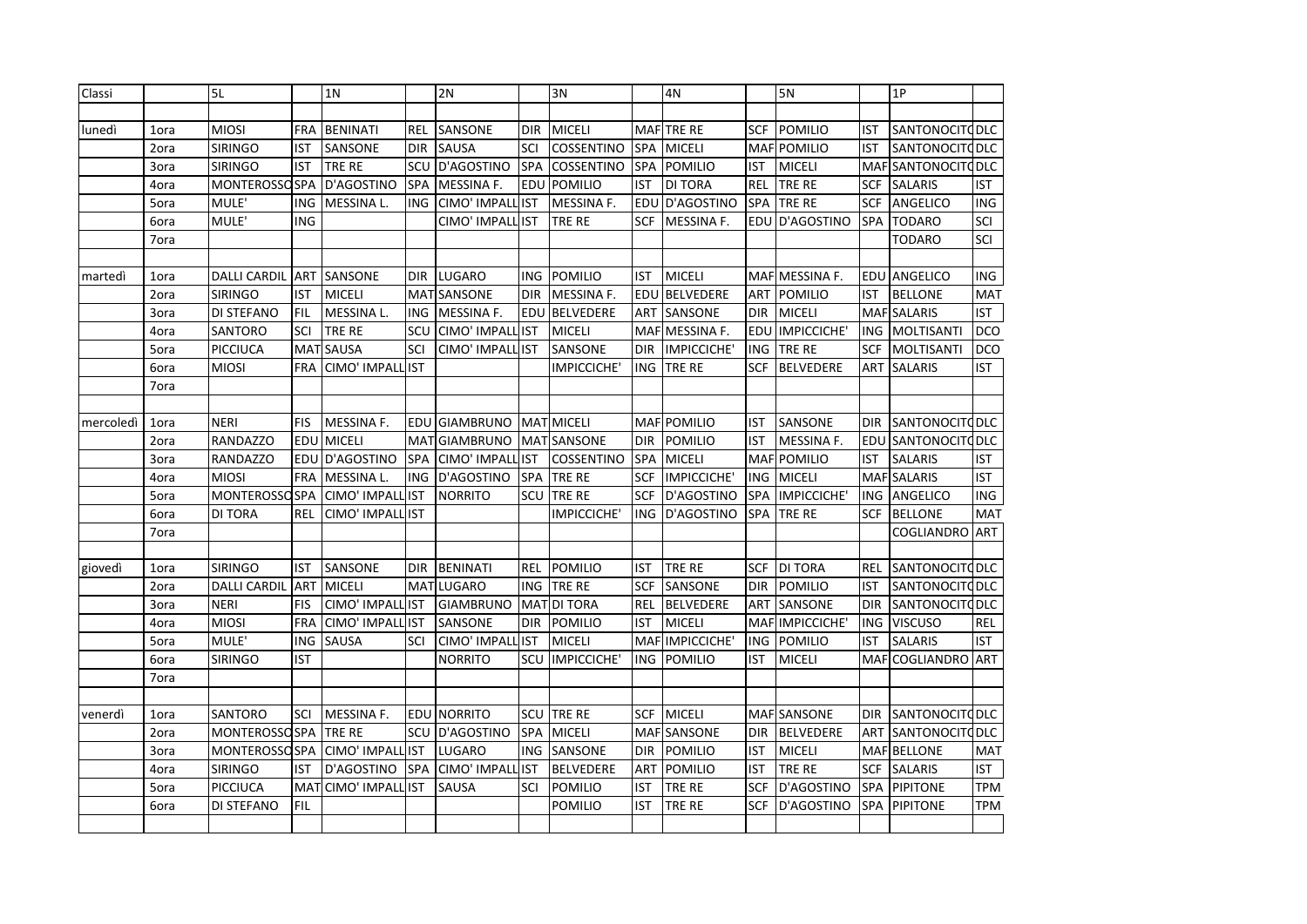| Classi    |      | 2P                    |            | 3P                  |     | 4P                  |            | 5P                  |            | 1Q                  |            | 2Q                    |            |  |
|-----------|------|-----------------------|------------|---------------------|-----|---------------------|------------|---------------------|------------|---------------------|------------|-----------------------|------------|--|
|           |      |                       |            |                     |     |                     |            |                     |            |                     |            |                       |            |  |
| lunedì    | 1ora | <b>GIURINTANO</b>     | <b>DLC</b> | <b>COGLIANDRO</b>   | ART | <b>IMBORGIA</b>     | IST        | <b>NORRITO</b>      | FIL        | <b>FALLICA</b>      | <b>ING</b> | <b>FERRANTI</b>       | <b>ART</b> |  |
|           | 2ora | <b>GIURINTANO</b>     | <b>DLC</b> | VELARDI             | DCL | <b>BELLONE</b>      | <b>MAF</b> | COGLIANDRO          | <b>ART</b> | <b>ABBAGNATO</b>    |            | <b>STO FERRANTI</b>   | ART        |  |
|           | 3ora | GIURINTANO            | <b>DLC</b> | <b>VELARDI</b>      | DCL | <b>IMBORGIA</b>     | IST        | <b>BELLONE</b>      |            | MAF FURNARI         |            | MAT ABBAGNATO         | <b>IST</b> |  |
|           | 4ora | BELLONE               |            | MAT NORRITO         | FIL | CONGERA             | <b>DCL</b> | <b>IMBORGIA</b>     | IST        | <b>MIRAGLIA</b>     | DCL        | <b>ALESTRA</b>        | DCL        |  |
|           | 5ora | <b>SALARIS</b>        | IST        | SANTONOCITO STD     |     | CONGERA             | <b>DCL</b> | <b>IMBORGIA</b>     | IST        | <b>MIRAGLIA</b>     |            | DCL ALESTRA           | DCL        |  |
|           | 6ora | ANGELICO              | ING        | <b>IMBORGIA</b>     | IST | COGLIANDRO          | ART        | VELARDI             | DCL        | <b>MIRAGLIA</b>     |            | DCL ALESTRA           | DCL        |  |
|           | 7ora |                       |            |                     |     |                     |            | VELARDI             | <b>DCL</b> |                     |            | <b>FURNARI</b>        | MAT        |  |
|           |      |                       |            |                     |     |                     |            |                     |            |                     |            |                       |            |  |
| martedì   | 1ora | <b>COGLIANDRO ART</b> |            | <b>CONGERA</b>      |     | DCL BELLONE         |            | MAF GIURINTANO      |            | DCS MIRAGLIA        | DCL        | SANTONOCITOLCO        |            |  |
|           | 2ora | SALARIS               | IST        | CONGERA             | DCL | ANGELICO            |            | ING GIURINTANO      |            | <b>DCS MIRAGLIA</b> |            | DCL SANTONOCITOLCO    |            |  |
|           | 3ora | <b>GIURINTANO</b>     | <b>DLC</b> | <b>IMBORGIA</b>     | IST | CONGERA             | DCL        | <b>NORRITO</b>      | <b>FIL</b> | <b>MIRAGLIA</b>     |            | <b>DCL PIPITONE</b>   | <b>TPM</b> |  |
|           | 4ora | <b>GIURINTANO</b>     | <b>DLC</b> | <b>BELLONE</b>      |     | MAF CONGERA         | <b>DCL</b> | <b>IMBORGIA</b>     | IST        | <b>FALLICA</b>      | <b>ING</b> | PIPITONE              | <b>TPM</b> |  |
|           | 5ora | <b>GIURINTANO</b>     | <b>DLC</b> | ANGELICO            | ING | <b>IMBORGIA</b>     | <b>IST</b> | <b>BELLONE</b>      |            | MAF FURNARI         |            | MAT ABBAGNATO         | <b>IST</b> |  |
|           | 6ora | <b>VISCUSO</b>        | REL        | ANGELICO            | ING | <b>MOLTISANTI</b>   | <b>DCS</b> | <b>IMBORGIA</b>     | IST        | PIACENTINO          | <b>TPM</b> | <b>ABBAGNATO</b>      | <b>IST</b> |  |
|           | 7ora |                       |            | <b>VISCUSO</b>      | REL | MOLTISANTI          | <b>DCS</b> |                     |            |                     |            |                       |            |  |
|           |      |                       |            |                     |     |                     |            |                     |            |                     |            |                       |            |  |
| mercoledì | 1ora | TODARO                | SCI        | <b>IMBORGIA</b>     | IST | ANGELICO            | ING        | VELARDI             | DCL.       | MOLTISANTI          |            | <b>DCO FALLICA</b>    | <b>ING</b> |  |
|           | 2ora | TODARO                | SCI        | <b>IMBORGIA</b>     | IST | <b>NORRITO</b>      | <b>FIL</b> | VELARDI             | <b>DCL</b> | <b>MOLTISANTI</b>   |            | <b>DCO FALLICA</b>    | ING        |  |
|           | 3ora | <b>GIURINTANO</b>     | <b>DLC</b> | ANGELICO            | ING | <b>IMBORGIA</b>     | <b>IST</b> | VELARDI             | <b>DCL</b> | <b>TODARO</b>       | SCI        | MOLTISANTI            | DCO        |  |
|           | 4ora | <b>GIURINTANO</b>     | <b>DLC</b> | <b>BELLONE</b>      |     | MAF COGLIANDRO      | ART        | ANGELICO            | <b>ING</b> | <b>TODARO</b>       | SCI        | <b>MOLTISANTI</b>     | DCO        |  |
|           | 5ora | <b>BELLONE</b>        |            | MAT CONGERA         | DCL | <b>MOLTISANTI</b>   | DCS        | <b>GIURINTANO</b>   | <b>DCS</b> | COGLIANDRO ART      |            | ABBAGNATO             | <b>IST</b> |  |
|           | 6ora | PIACENTINO            |            | <b>TPM CONGERA</b>  | DCL | <b>MOLTISANTI</b>   |            | DCS DI DINO         |            | STM BERNASCONI      | <b>ITA</b> | ABBAGNATO             | IST        |  |
|           | 7ora | PIACENTINO            | <b>TPM</b> |                     |     | DI DINO             | <b>STM</b> |                     |            | <b>BERNASCONI</b>   | <b>ITA</b> |                       |            |  |
|           |      |                       |            |                     |     |                     |            |                     |            |                     |            |                       |            |  |
| giovedì   | 1ora | <b>GIURINTANO</b>     | <b>DLC</b> | <b>BELLONE</b>      |     | MAF MOLTISANTI      |            | <b>DCS IMBORGIA</b> | IST        | ABBAGNATO           |            | STO ALESTRA           | DCL        |  |
|           | 2ora | GIURINTANO            | <b>DLC</b> | <b>IMBORGIA</b>     | ist | <b>MOLTISANTI</b>   |            | <b>DCS BELLONE</b>  |            | MAF ABBAGNATO       |            | STO ALESTRA           | DCL        |  |
|           | 3ora | <b>BELLONE</b>        |            | MAT IMBORGIA        | IST | <b>MOLTISANTI</b>   |            | DCS GIURINTANO      |            | <b>DCS FALLICA</b>  |            | ING ALESTRA           | <b>DCL</b> |  |
|           | 4ora | SALARIS               | IST        | DI DINO             |     | <b>STM BELLONE</b>  |            | MAFGIURINTANO       |            | <b>DCS CONGERA</b>  |            | LCO ABBAGNATO         | <b>IST</b> |  |
|           | 5ora | ANGELICO              | ING        | VELARDI             | DCL | <b>VISCUSO</b>      | <b>REL</b> | COGLIANDRO          | <b>ART</b> | CONGERA             | LCO        | <b>SCALETTA</b>       | <b>REL</b> |  |
|           | 6ora | SALARIS               | IST        | VELARDI             | dcl | ANGELICO            | ING        | <b>VISCUSO</b>      | REL        | <b>SCALETTA</b>     | <b>REL</b> | ABBAGNATO             | IST        |  |
|           | 7ora | COGLIANDRO            | <b>ART</b> | VELARDI             | DCL |                     |            | ANGELICO            | ING.       | <b>BERNASCONI</b>   | ITA        | <b>FURNARI</b>        | MAT        |  |
|           |      |                       |            |                     |     |                     |            |                     |            |                     |            |                       |            |  |
| venerdì   | 1ora | <b>SALARIS</b>        | IST        | COGLIANDRO          |     | <b>ART IMBORGIA</b> | IST        | VELARDI             | DCL.       | <b>FURNARI</b>      |            | MAT TODARO            | SCI        |  |
|           | 2ora | <b>SALARIS</b>        | IST        | <b>BELLONE</b>      |     | MAF IMBORGIA        | IST        | VELARDI             | <b>DCL</b> | <b>COGLIANDRO</b>   | <b>ART</b> | <b>TODARO</b>         | SCI        |  |
|           | 3ora | SALARIS               | <b>IST</b> | VELARDI             | DCL | <b>MOLTISANTI</b>   | <b>DCS</b> | <b>IMBORGIA</b>     | IST        | <b>BERNASCONI</b>   | <b>ITA</b> | <b>SANTONOCITOLCO</b> |            |  |
|           | 4ora | ANGELICO              | ING        | <b>VELARDI</b>      | dcl | <b>MOLTISANTI</b>   | <b>DCS</b> | <b>BELLONE</b>      |            | MAF PIACENTINO      | <b>TPM</b> | <b>SANTONOCITQLCO</b> |            |  |
|           | 5ora | MOLTISANTI            |            | DCO NORRITO         | FIL | <b>BELLONE</b>      |            | MAF GIURINTANO      | <b>DCS</b> | <b>CONGERA</b>      |            | LCO FURNARI           | MAT        |  |
|           | 6ora | MOLTISANTI            |            | DCO SANTONOCITO STD |     | <b>NORRITO</b>      | <b>FIL</b> | ANGELICO            | ING.       | CONGERA             |            | LCO FALLICA           | ING        |  |
|           |      |                       |            |                     |     |                     |            |                     |            |                     |            |                       |            |  |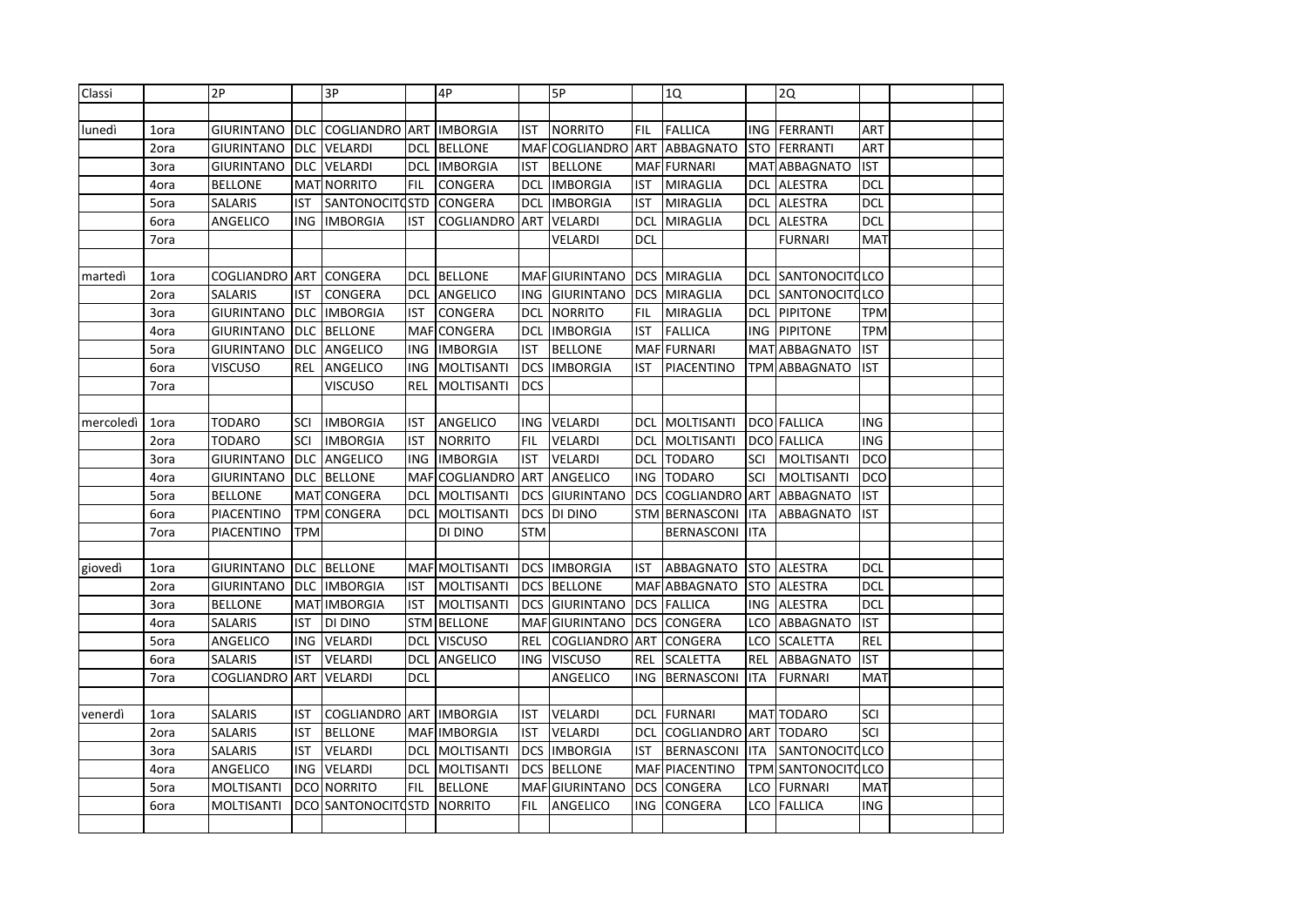| Classi    |      | 3Q              |            | 4Q                 |            | 5Q                  |            | 1R                    |            | 2R                    |            | 3R              |            | 4R                   |            |
|-----------|------|-----------------|------------|--------------------|------------|---------------------|------------|-----------------------|------------|-----------------------|------------|-----------------|------------|----------------------|------------|
|           |      |                 |            |                    |            |                     |            |                       |            |                       |            |                 |            |                      |            |
| lunedì    | 1ora | <b>ALESTRA</b>  | LCO        | <b>FURNARI</b>     |            | MAF ABBAGNATO       | <b>IST</b> | <b>FASCETTA</b>       | <b>MAT</b> | <b>MERCADANTE IST</b> |            | LO SARDO        | <b>STO</b> | <b>BERNASCONI</b>    | <b>ITA</b> |
|           | 2ora | <b>ALESTRA</b>  | LCO        | <b>NORRITO</b>     | <b>FIL</b> | <b>FALLICA</b>      | <b>ING</b> | CARAVELLO             | <b>FRA</b> | MERCADANTE IST        |            | <b>TITO</b>     | EDU        | <b>BERNASCONI</b>    | <b>ITA</b> |
|           | 3ora | <b>ALESTRA</b>  | LCO        | COGLIANDRO         | <b>ART</b> | <b>NORRITO</b>      | <b>FIL</b> | MERCADANTE IST        |            | <b>TITO</b>           | EDU        | <b>FASCETTA</b> | <b>MAF</b> | CARAVELLO            | <b>FRA</b> |
|           | 4ora | <b>FURNARI</b>  |            | MAFGIURINTANO      |            | STD VELARDI         |            | DCO MERCADANTE IST    |            | <b>ACCETTA</b>        | <b>DIR</b> | <b>FASCETTA</b> |            | MAF LANZILAO         | <b>SCF</b> |
|           | 5ora | COGLIANDRO      | ART        | <b>FURNARI</b>     |            | MAF VELARDI         |            | DCO ACCETTA           | <b>DIR</b> | DI CHIARA             | ING        | <b>BENINATI</b> | REL        | <b>TORNABENE</b>     | <b>ING</b> |
|           | 6ora | <b>FURNARI</b>  |            | MAF MOLTISANTI     |            | DCO SANTONOCITO STD |            | <b>DI CHIARA</b>      | <b>ING</b> |                       |            | LANZILAO        | SCF        | LO SARDO             | <b>STO</b> |
|           | 7ora | ANGELICO        | <b>ING</b> | <b>MOLTISANTI</b>  | <b>DCO</b> |                     |            |                       |            |                       |            |                 |            |                      |            |
|           |      |                 |            |                    |            |                     |            |                       |            |                       |            |                 |            |                      |            |
| martedì   | 1ora | <b>NORRITO</b>  | FIL        | <b>FURNARI</b>     |            | MAF ABBAGNATO       | IST        | <b>MERCADANTE IST</b> |            | <b>FASCETTA</b>       |            | MAT FARANDA     |            | <b>ART CARAVELLO</b> | <b>FRA</b> |
|           | 2ora | ABBAGNATO       | <b>STO</b> | <b>NORRITO</b>     | <b>FIL</b> | COGLIANDRO          | ART        | CARAVELLO             | <b>FRA</b> | <b>CIAPPA</b>         | SCI        | <b>FASCETTA</b> |            | MAF FARANDA          | ART        |
|           | 3ora | ANGELICO        | <b>ING</b> | <b>FURNARI</b>     |            | MAF ABBAGNATO       | IST        | <b>ACCETTA</b>        | <b>DIR</b> | CARAVELLO             | <b>FRA</b> | LANZILAO        | SCF        | <b>FASCETTA</b>      | <b>MAF</b> |
|           | 4ora | <b>SALARIS</b>  | <b>ITA</b> | <b>MIRAGLIA</b>    | <b>DCL</b> | <b>FURNARI</b>      |            | MAF CIAPPA            | SCI        | <b>ACCETTA</b>        | <b>DIR</b> | <b>LUGARO</b>   | ING        | <b>BERNASCONI</b>    | <b>ITA</b> |
|           | 5ora | VELARDI         | DCO        | <b>MIRAGLIA</b>    | DCL        | <b>FALLICA</b>      | <b>ING</b> | DI CHIARA             | <b>ING</b> | <b>BENINATI</b>       | <b>REL</b> | COCCO           | <b>ITA</b> | LANZILAO             | <b>SCF</b> |
|           | 6ora | VELARDI         | <b>DCO</b> | <b>FALLICA</b>     | ING        | ALESTRA             | <b>DLC</b> |                       |            | LANZILAO              | SCU        | COCCO           | ITA        | ACCETTA              | <b>DIR</b> |
|           | 7ora | ABBAGNATO       | <b>STO</b> |                    |            | ALESTRA             | <b>DLC</b> |                       |            |                       |            |                 |            |                      |            |
|           |      |                 |            |                    |            |                     |            |                       |            |                       |            |                 |            |                      |            |
| mercoledì | 1ora | <b>SALARIS</b>  | ITA        | CONGERA            | LCO        | FURNARI             |            | MAF MERCADANTE IST    |            | <b>FASCETTA</b>       | MAT        | LO SARDO        | STO        | <b>TITO</b>          | EDU        |
|           | 2ora | <b>SALARIS</b>  | <b>ITA</b> | CONGERA            | LCO        | <b>FURNARI</b>      |            | <b>MAF</b> TITO       | EDU        | CARAVELLO             | <b>FRA</b> | <b>FASCETTA</b> | <b>MAF</b> | LO SARDO             | <b>STO</b> |
|           | 3ora | <b>NORRITO</b>  | FIL        | CONGERA            | LCO        | SANTONOCITO         | <b>STD</b> | <b>BENINATI</b>       | <b>REL</b> | LANZILAO              | SCU        | CARAVELLO       | <b>FRA</b> | <b>FASCETTA</b>      | <b>MAF</b> |
|           | 4ora | CONGERA         | <b>STD</b> | <b>BERNASCONI</b>  | <b>IST</b> | ALESTRA             |            | DLC FASCETTA          |            | MAT ACCETTA           | <b>DIR</b> | LANZILAO        | SCF        | <b>TORNABENE</b>     | <b>ING</b> |
|           | 5ora | MIRAGLIA        | <b>DCL</b> | <b>BERNASCONI</b>  | <b>IST</b> | <b>ALESTRA</b>      | DLC.       | CARAVELLO             | <b>FRA</b> | DI CHIARA             | ING.       | <b>LUGARO</b>   | ING        | <b>ACCETTA</b>       | <b>DIR</b> |
|           | 6ora | MIRAGLIA        | DCL        | COGLIANDRO         | ART        | <b>ALESTRA</b>      | <b>DLC</b> | <b>NORRITO</b>        | SCU        |                       |            | ACCETTA         | <b>DIR</b> | LANZILAO             | <b>SCF</b> |
|           | 7ora |                 |            |                    |            |                     |            |                       |            |                       |            |                 |            |                      |            |
|           |      |                 |            |                    |            |                     |            |                       |            |                       |            |                 |            |                      |            |
| giovedì   | 1ora | <b>VISCUSO</b>  | REL        | <b>FALLICA</b>     | <b>ING</b> | DI DINO             | STM        | MERCADANTE IST        |            | <b>FASCETTA</b>       |            | MAT LUGARO      | ING        | <b>BERNASCONI</b>    | <b>ITA</b> |
|           | 2ora | DI DINO         |            | <b>STM VISCUSO</b> | REL        | <b>FALLICA</b>      | ING        | <b>CIAPPA</b>         | SCI        | MERCADANTE IST        |            | <b>ACCETTA</b>  | <b>DIR</b> | <b>FASCETTA</b>      | <b>MAF</b> |
|           | 3ora | <b>SALARIS</b>  | ITA        | DI DINO            |            | STM ABBAGNATO       | <b>IST</b> | DI CHIARA             | <b>ING</b> | MERCADANTE IST        |            | COCCO           | ITA        | <b>FASCETTA</b>      | <b>MAF</b> |
|           | 4ora | MIRAGLIA        | DCL        | <b>BERNASCONI</b>  | <b>IST</b> | COGLIANDRO          | <b>ART</b> | <b>MERCADANTE IST</b> |            | DI CHIARA             | ING        | <b>TITO</b>     | EDU        | LANZILAO             | <b>SCF</b> |
|           | 5ora | <b>MIRAGLIA</b> | DCL        | <b>BERNASCONI</b>  | <b>IST</b> | <b>ALESTRA</b>      | DLC.       | <b>NORRITO</b>        | SCU        | <b>TITO</b>           | EDU        | <b>FARANDA</b>  | ART        | LANZILAO             | <b>SCF</b> |
|           | 6ora | CONGERA         | <b>STD</b> | <b>MIRAGLIA</b>    | DCL        | <b>ALESTRA</b>      | <b>DLC</b> |                       |            | LANZILAO              | SCU        | CARAVELLO       | FRA        | <b>FARANDA</b>       | <b>ART</b> |
|           | 7ora |                 |            | MIRAGLIA           | <b>DCL</b> | SCALETTA            | <b>REL</b> |                       |            |                       |            |                 |            |                      |            |
|           |      |                 |            |                    |            |                     |            |                       |            |                       |            |                 |            |                      |            |
| venerdì   | 1ora | <b>MIRAGLIA</b> | <b>DCL</b> | <b>BERNASCONI</b>  | <b>IST</b> | ABBAGNATO           | IST        | <b>FASCETTA</b>       |            | MAT MERCADANTE IST    |            | COCCO           | ITA        | <b>TORNABENE</b>     | <b>ING</b> |
|           | 2ora | MIRAGLIA        | DCL        | <b>BERNASCONI</b>  | <b>IST</b> | ABBAGNATO           | <b>IST</b> | <b>NORRITO</b>        | SCU        | MERCADANTE IST        |            | LANZILAO        | <b>SCF</b> | <b>BENINATI</b>      | REL        |
|           | 3ora | COGLIANDRO      | ART        | MIRAGLIA           | <b>DCL</b> | <b>FURNARI</b>      |            | MAF MERCADANTE IST    |            | <b>CIAPPA</b>         | SCI        | LANZILAO        | <b>SCF</b> | <b>FASCETTA</b>      | <b>MAF</b> |
|           | 4ora | <b>FURNARI</b>  |            | MAF MIRAGLIA       | dcl        | <b>NORRITO</b>      | <b>FIL</b> | <b>TITO</b>           | EDU        | <b>MERCADANTE IST</b> |            | CARAVELLO       | FRA        | <b>ACCETTA</b>       | <b>DIR</b> |
|           | 5ora | ANGELICO        | ING        | <b>FALLICA</b>     | ING        | ALESTRA             | DLC.       | <b>ACCETTA</b>        | <b>DIR</b> | CARAVELLO             | FRA        | FASCETTA        |            | MAF TITO             | EDU        |
|           | 6ora | <b>FURNARI</b>  |            | MAFGIURINTANO      | <b>STD</b> | <b>ALESTRA</b>      | <b>DLC</b> |                       |            |                       |            | <b>ACCETTA</b>  | DIR        | CARAVELLO            | <b>FRA</b> |
|           |      |                 |            |                    |            |                     |            |                       |            |                       |            |                 |            |                      |            |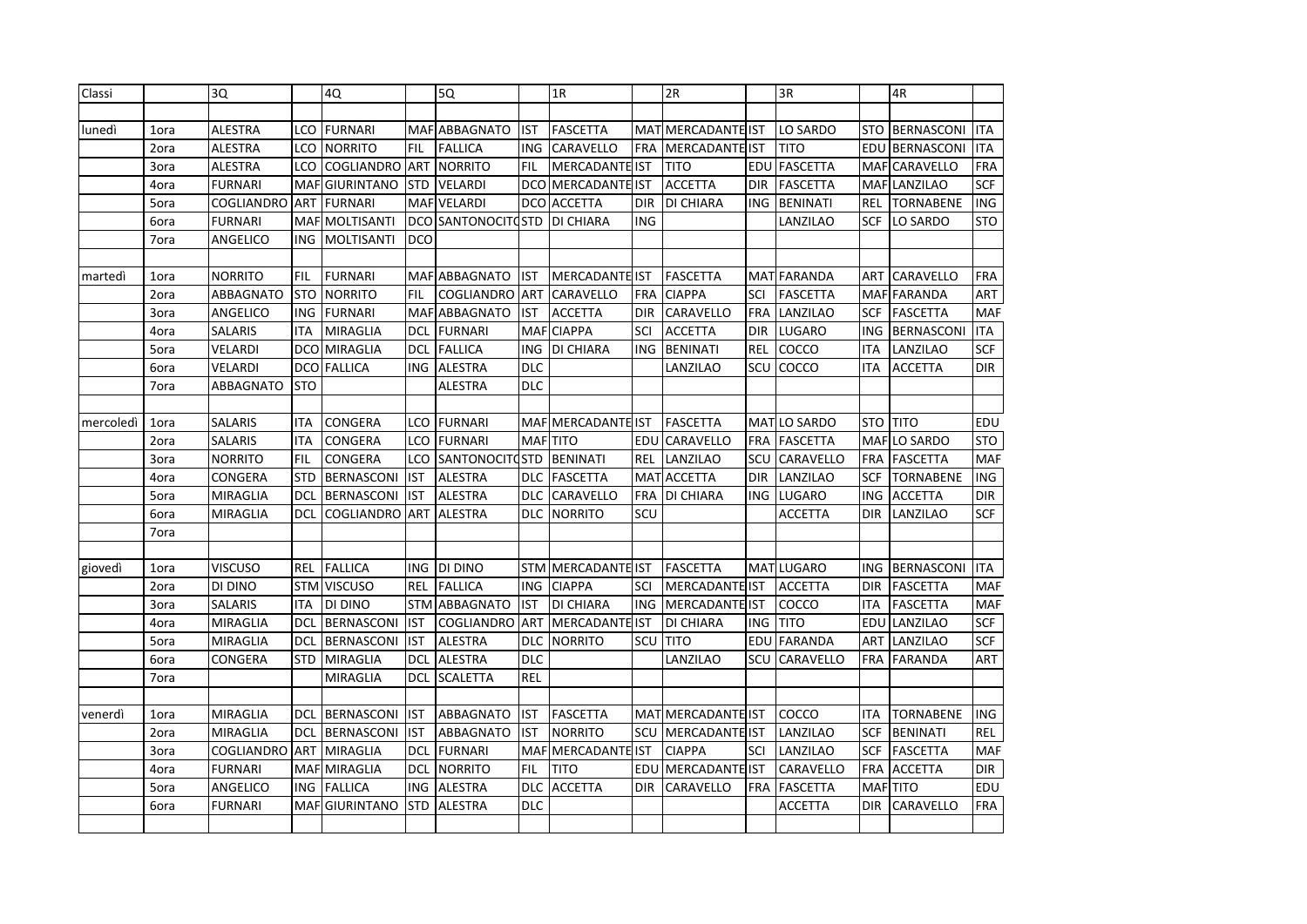| Classi    |      | 5R               |            | 1T                   |            | 2T                  |            | 3T               |            | 4T                |            | 5T                   |            |  |
|-----------|------|------------------|------------|----------------------|------------|---------------------|------------|------------------|------------|-------------------|------------|----------------------|------------|--|
|           |      |                  |            |                      |            |                     |            |                  |            |                   |            |                      |            |  |
| lunedì    | 1ora | CARAVELLO        |            | FRA BRUNO            |            | DIR SCIALABBA       | SCI        | <b>GUMINA</b>    | SCU        | <b>SCALIA</b>     | ART        | <b>ENEA</b>          | <b>FIL</b> |  |
|           | 2ora | <b>FASCETTA</b>  | <b>FIS</b> | <b>SCIALABBA</b>     | SCI        | <b>MERCURIO</b>     | ITA        | SPAGNOLO         | <b>IST</b> | <b>GUMINA</b>     | SCU        | <b>SCALIA</b>        | ART        |  |
|           | 3ora | LO SARDO         | <b>STO</b> | <b>COSENZA</b>       | SCU        | GOLESANO            |            | EDU SCALIA       | <b>ART</b> | SPAGNOLO          | <b>IST</b> | <b>MERCURIO</b>      | <b>ITL</b> |  |
|           | 4ora | LOMBARDO         | ART        | COSENZA              | SCU        | SPAGNOLO            | LST        | <b>SCHEMBRI</b>  | LAT        | <b>MERCURIO</b>   | LAT        | <b>CASCINO</b>       | <b>MAF</b> |  |
|           | 5ora | LANZILAO         | <b>SCF</b> | <b>MERCURIO</b>      | LST        | CASCINO             |            | MAT SPAGNOLO     | <b>IST</b> | CASCIO M.         | ING        | <b>GUMINA</b>        | SCU        |  |
|           | 6ora | ACCETTA          | <b>DIR</b> |                      |            |                     |            | INZERRA          | <b>FIL</b> | CASCINO           | <b>MAF</b> | CASCIO M.            | <b>ING</b> |  |
|           |      |                  |            |                      |            |                     |            |                  |            |                   |            |                      |            |  |
| martedì   | 1ora | <b>TITO</b>      |            | <b>EDU BRUNO</b>     |            | DIR   MERCURIO      | ITA        | <b>CASCINO</b>   |            | MAF GIAMMANCO REL |            | <b>GUMINA</b>        | SCU        |  |
|           | 2ora | CIMO' IMPALL ITA |            | <b>GIAMMANCO</b>     | <b>REL</b> | <b>MERCURIO</b>     | ITA        | <b>SCHEMBRI</b>  | LAT        | <b>CASCINO</b>    |            | MAF GUMINA           | SCU        |  |
|           | 3ora | CIMO' IMPALL ITA |            | <b>CASCINO</b>       |            | MAT SPAGNOLO        | <b>LST</b> | <b>GIAMMANCO</b> | <b>REL</b> | <b>GUMINA</b>     | SCU        | CASCIO M.            | <b>ING</b> |  |
|           | 4ora | LANZILAO         | SCF        | GALLO                | ING        | CASCIO M.           | <b>ING</b> | <b>INZERRA</b>   | FIL        | SPAGNOLO          | IST        | <b>MERCURIO</b>      | <b>ITL</b> |  |
|           | 5ora | <b>ACCETTA</b>   | <b>DIR</b> | <b>MERCURIO</b>      | LST        | <b>INZERRA</b>      | SCU        | GOLESANO         | EDU        | <b>SPAGNOLO</b>   | <b>IST</b> | <b>CASCINO</b>       | <b>MAF</b> |  |
|           | 6ora | DI CHIARA        | <b>ING</b> |                      |            |                     |            | SPAGNOLO         | <b>IST</b> | <b>INZERRA</b>    | <b>FIL</b> | <b>SCHEMBRI</b>      | <b>STO</b> |  |
|           | 7ora |                  |            |                      |            |                     |            |                  |            |                   |            |                      |            |  |
|           |      |                  |            |                      |            |                     |            |                  |            |                   |            |                      |            |  |
| mercoledì | 1ora | CARAVELLO        | <b>FRA</b> | <b>GALLO</b>         |            | ING BRUNO           | <b>DIR</b> | <b>SCALIA</b>    | ART        | <b>GUMINA</b>     |            | <b>SCU MERCURIO</b>  | <b>ITL</b> |  |
|           | 2ora | <b>VISCUSO</b>   | <b>REL</b> | COSENZA              | SCU        | <b>SPAGNOLO</b>     | LST        | <b>GUMINA</b>    | SCU        | CASCIO M.         | <b>ING</b> | <b>MERCURIO</b>      | <b>ITL</b> |  |
|           | 3ora | <b>GIAMBRUNO</b> |            | MAT CASCINO          |            | MAT SPAGNOLO        | LST        | <b>GUMINA</b>    | SCU        | <b>MERCURIO</b>   | LAT        | <b>GIAMMANCO REL</b> |            |  |
|           | 4ora | LO SARDO         | <b>STO</b> | <b>SCHEMBRI</b>      | <b>ITA</b> | CASCIO M.           | <b>ING</b> | SPAGNOLO         | <b>IST</b> | <b>INZERRA</b>    | <b>FIL</b> | <b>CASCINO</b>       | <b>MAF</b> |  |
|           | 5ora | LANZILAO         | SCF        | <b>RANDAZZO</b>      | EDU        | <b>SCIALABBA</b>    | SCI        | CASCINO          |            | MAF SPAGNOLO      | IST        | <b>ENEA</b>          | <b>FIL</b> |  |
|           | 6ora | DI CHIARA        | <b>ING</b> | <b>RANDAZZO</b>      | EDU        | <b>INZERRA</b>      | SCU        | CASCIO M.        | ING.       | <b>CASCINO</b>    | <b>MAF</b> | <b>SCIALABBA</b>     | SCI        |  |
|           | 7ora |                  |            |                      |            |                     |            |                  |            |                   |            |                      |            |  |
|           |      |                  |            |                      |            |                     |            |                  |            |                   |            |                      |            |  |
| giovedì   | 1ora | <b>GIAMBRUNO</b> |            | <b>MAT SCIALABBA</b> | SCI        | <b>CASCINO</b>      | MAT        | CASCIO M.        | <b>ING</b> | <b>SCALIA</b>     | ART        | <b>MERCURIO</b>      | <b>ITL</b> |  |
|           | 2ora | <b>GIAMBRUNO</b> |            | MAT MERCURIO         | LST        | SPAGNOLO            | LST        | CASCINO          |            | MAF SCIALABBA     | SCI        | <b>SCALIA</b>        | ART        |  |
|           | 3ora | ACCETTA          | <b>DIR</b> | <b>CASCINO</b>       |            | <b>MAT MERCURIO</b> | ITA        | <b>SCIALABBA</b> | SCI        | GOLESANO          |            | EDU GUMINA           | SCU        |  |
|           | 4ora | LOMBARDO         | ART        | <b>MERCURIO</b>      | LST        | <b>INZERRA</b>      | SCU        | SPAGNOLO         | <b>IST</b> | <b>GUMINA</b>     | SCU        | <b>CASCINO</b>       | <b>MAF</b> |  |
|           | 5ora | CARAVELLO        | <b>FRA</b> | <b>SCHEMBRI</b>      | <b>ITA</b> | <b>INZERRA</b>      | SCU        | SPAGNOLO         | <b>IST</b> | <b>GUMINA</b>     | SCU        | CASCIO M.            | <b>ING</b> |  |
|           | 6ora | CIMO' IMPALL     | <b>ITA</b> | <b>SCHEMBRI</b>      | ITA        | GOLESANO            |            | EDU GUMINA       | SCU        | <b>SPAGNOLO</b>   | IST        | <b>ENEA</b>          | FIL        |  |
|           | 7ora |                  |            |                      |            |                     |            |                  |            |                   |            |                      |            |  |
|           |      |                  |            |                      |            |                     |            |                  |            |                   |            |                      |            |  |
| venerdì   | 1ora | TITO             |            | <b>EDU MERCURIO</b>  | LST        | <b>BRUNO</b>        | <b>DIR</b> | <b>SCIALABBA</b> | SCI        | CASCINO           |            | MAF GUMINA           | SCU        |  |
|           | 2ora | <b>FASCETTA</b>  | <b>FIS</b> | <b>MERCURIO</b>      | LST        | <b>GIAMMANCO</b>    | REL        | <b>CASCINO</b>   |            | MAF GOLESANO      |            | EDU SCIALABBA        | SCI        |  |
|           | 3ora | DI CHIARA        | ING        | <b>GALLO</b>         | <b>ING</b> | <b>CASCINO</b>      |            | MAT GUMINA       | SCU        | <b>SCIALABBA</b>  | SCI        | <b>MERCURIO</b>      | ITL        |  |
|           | 4ora | LANZILAO         | <b>SCF</b> | COSENZA              | SCU        | CASCIO M.           | ING        | GOLESANO         | EDU        | <b>SPAGNOLO</b>   | IST        | <b>SCHEMBRI</b>      | <b>STO</b> |  |
|           | 5ora | LANZILAO         | <b>SCF</b> | <b>SCHEMBRI</b>      | ITA        | SPAGNOLO            | LST        | <b>INZERRA</b>   | FIL        | CASCIO M.         |            | ING RANDAZZO         | <b>EDU</b> |  |
|           | 6ora | CIMO' IMPALL     | <b>ITA</b> |                      |            |                     |            | CASCIO M.        | ING.       | <b>INZERRA</b>    | FIL        | <b>RANDAZZO</b>      | EDU        |  |
|           |      |                  |            |                      |            |                     |            |                  |            |                   |            |                      |            |  |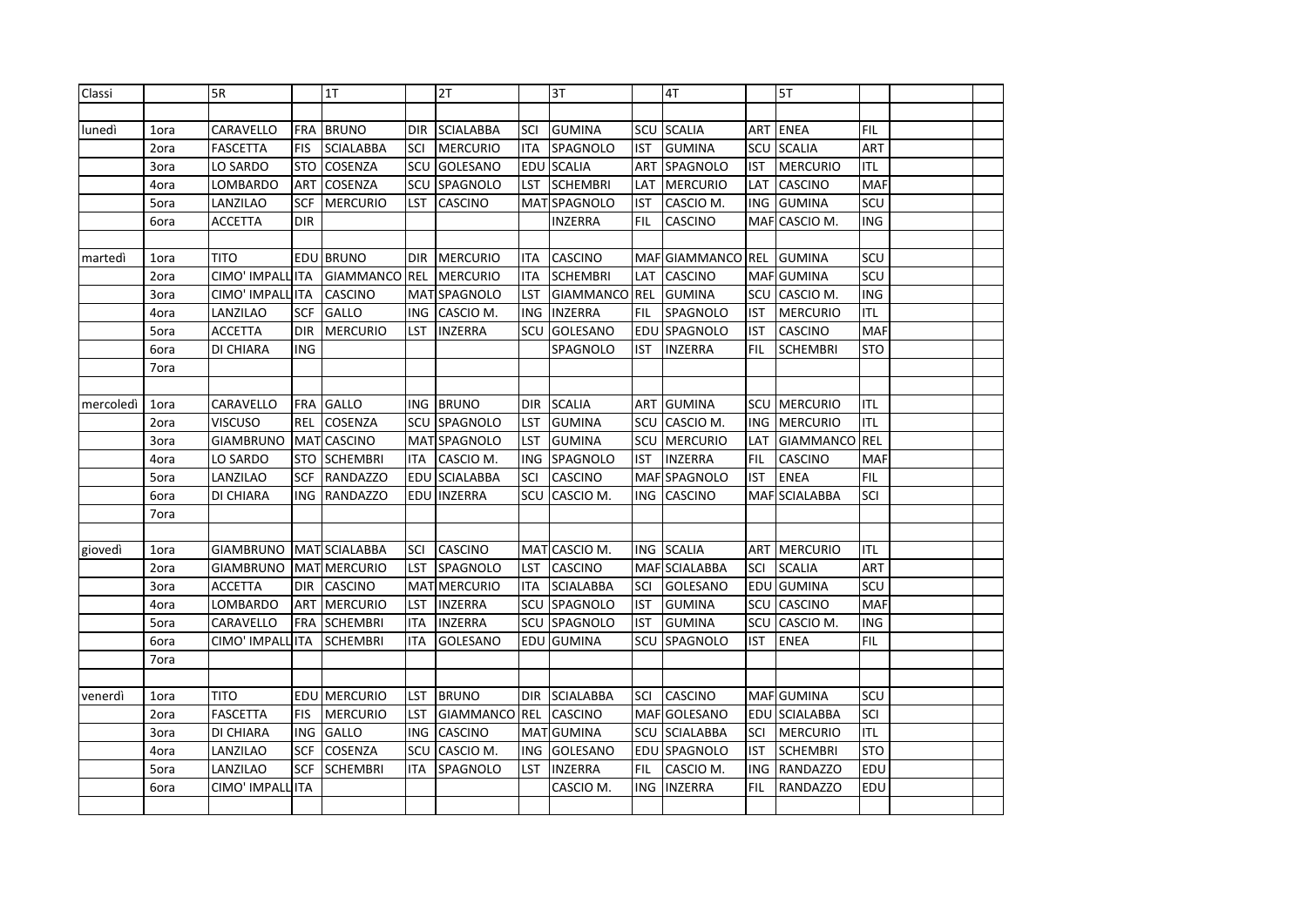| Classi    |      | 1V               |            | 2V               |            | 3V                 |            | 4V                  |            | 5V               |            | 1X                        |            | 2X                      |            |
|-----------|------|------------------|------------|------------------|------------|--------------------|------------|---------------------|------------|------------------|------------|---------------------------|------------|-------------------------|------------|
|           |      |                  |            |                  |            |                    |            |                     |            |                  |            |                           |            |                         |            |
| lunedì    | 1ora | <b>RUSSO</b>     | LST        | <b>CRAPA</b>     |            | FRA DI STEFANO     | FIL        | <b>ALONGIES</b>     | FIL        | SAUSA            | SCI        | <b>BAJARDI</b>            |            | TMU PRESTIGIACON IST    |            |
|           | 2ora | <b>PICCIUCA</b>  |            | MATRUSSO         | ITL        | <b>INSALACO</b>    | <b>ITA</b> | <b>MAGLIOCCO</b>    | <b>ING</b> | <b>CRAPA</b>     | <b>FRA</b> | <b>BAJARDI</b>            |            | <b>TMU GRIPPAUDO</b>    | <b>STM</b> |
|           | 3ora | <b>MAGLIOCCO</b> | ING        | PICCIUCA         | MAT        | <b>INSALACO</b>    | <b>ITA</b> | <b>PERRONE</b>      | <b>TED</b> | <b>LOMBARDO</b>  | ART        | D'ASTA                    | TAC.       | <b>SCALETTA</b>         | REL        |
|           | 4ora | <b>MAGLIOCCO</b> | ING        | <b>RUSSO</b>     | ITL        | <b>CRAPA</b>       | <b>FRA</b> | PERRONE             | <b>TED</b> | <b>TARALLO</b>   |            | EDU D'ASTA                | <b>TAC</b> | <b>GRISANTI</b>         | <b>MAT</b> |
|           | 5ora | <b>PERRONE</b>   | TED        | <b>MAGLIOCCO</b> | ING        | <b>CORDONE</b>     | MAF        | <b>CRAPA</b>        | <b>FRA</b> | LO BELLO         | IST        | <b>MUIX</b>               | <b>MUI</b> | <b>BAJARDI</b>          | <b>TMU</b> |
|           | 6ora |                  |            |                  |            | <b>CIAPPA</b>      | SCI        | LO BELLO            | <b>STO</b> | <b>CORDONE</b>   |            | MAF MUI X                 | MUI        | PORTINAIO               | EDU        |
|           |      |                  |            |                  |            |                    |            |                     |            |                  |            |                           |            |                         |            |
| martedì   | 1ora | <b>PICCIUCA</b>  |            | MAT CIAPPA       | SCI        | <b>PERRONE</b>     |            | <b>TED RUSSO</b>    | <b>ITA</b> | <b>ALONGI ES</b> | FIL        | <b>GRISANTI</b>           |            | MAT CIULLA              | ING        |
|           | 2ora | LO BELLO         | ITA        | <b>PERRONE</b>   | TED        | SORCE              | <b>STO</b> | <b>RUSSO</b>        | <b>ITA</b> | <b>MAGLIOCCO</b> | <b>ING</b> | <b>CIULLA</b>             | <b>ING</b> | PORTINAIO               | EDU        |
|           | 3ora | LO BELLO         | <b>ITA</b> | <b>SORCE</b>     | STO        | MAGLIOCCO          | ING        | <b>CIAPPA</b>       | SCI        | PERRONE          | TED        | MERCADANTE ITA            |            | <b>PRESTIGIACONIST</b>  |            |
|           | 4ora | <b>RUSSO</b>     | LST        | <b>CRAPA</b>     | <b>FRA</b> | <b>TARALLO</b>     | EDU        | MAGLIOCCO           | <b>ING</b> | LOMBARDO         | <b>ART</b> | MERCADANTE ITA            |            | <b>GRIPPAUDO</b>        | <b>STM</b> |
|           | 5ora | <b>MAGLIOCCO</b> | ING        | <b>TARALLO</b>   | EDU        | LOMBARDO           | <b>ART</b> | <b>CORDONE</b>      | <b>MAF</b> | <b>CRAPA</b>     | <b>FRA</b> | D'ALEO                    | SCI        | <b>PRESTIGIACON IST</b> |            |
|           | 6ora |                  |            |                  |            | CRAPA              | <b>FRA</b> | <b>TARALLO</b>      |            | EDU CORDONE      |            | MAF PRESTIGIACON STO      |            | D'ALEO                  | SCI        |
|           |      |                  |            |                  |            |                    |            |                     |            |                  |            |                           |            |                         |            |
| mercoledì | 1ora | <b>RUSSO</b>     | LST        | <b>CRAPA</b>     |            | <b>FRA PERRONE</b> |            | <b>TED BENINATI</b> | <b>REL</b> | <b>TARALLO</b>   |            | EDU MARTORANA STM BAJARDI |            |                         | <b>TMU</b> |
|           | 2ora | <b>BENINATI</b>  | <b>REL</b> | <b>PICCIUCA</b>  | MAT        | <b>CRAPA</b>       | <b>FRA</b> | MAGLIOCCO           | <b>ING</b> | <b>PERRONE</b>   | <b>TED</b> | PRESTIGIACON STO          |            | <b>CIULLA</b>           | <b>ING</b> |
|           | 3ora | <b>CRAPA</b>     | FRA        | <b>RUSSO</b>     | ITL        | MAGLIOCCO          |            | ING ALONGIES        | <b>FIL</b> | LO BELLO         | <b>IST</b> | MERCADANTE ITA            |            | <b>PRESTIGIACON IST</b> |            |
|           | 4ora | <b>TITO</b>      | EDU        | <b>BENINATI</b>  | <b>REL</b> | LOMBARDO           | <b>ART</b> | PERRONE             | <b>TED</b> | <b>MAGLIOCCO</b> | ING        | MERCADANTE ITA            |            | <b>PRESTIGIACON IST</b> |            |
|           | 5ora | <b>PERRONE</b>   | TED        | <b>SORCE</b>     | <b>STO</b> | CORDONE            | <b>MAF</b> | <b>LOMBARDO</b>     | <b>ART</b> | MAGLIOCCO        | <b>ING</b> | <b>PRINCIOTTO</b>         | ART        | <b>MUIX</b>             | MUI        |
|           | 6ora | LO BELLO         | <b>ITA</b> | <b>PERRONE</b>   | TED        | <b>SORCE</b>       | STO        | <b>CORDONE</b>      |            | MAF SAUSA        | SCI        | <b>CIULLA</b>             | ING        | <b>MUIX</b>             | MUI        |
|           |      |                  |            |                  |            |                    |            |                     |            |                  |            |                           |            |                         |            |
| giovedì   | 1ora | <b>PERRONE</b>   | TED        | <b>CIAPPA</b>    | SCI        | <b>DI STEFANO</b>  | FIL        | <b>TARALLO</b>      |            | EDU CRAPA        | <b>FRA</b> | <b>MARTORANA</b>          |            | STM PRESTIGIACON IST    |            |
|           | 2ora | <b>PICCIUCA</b>  |            | MAT MAGLIOCCO    | ING        | <b>BENINATI</b>    | <b>REL</b> | <b>PERRONE</b>      | <b>TED</b> | <b>CRAPA</b>     | <b>FRA</b> | MESSINA F.                | EDU        | <b>GRISANTI</b>         | <b>MAT</b> |
|           | 3ora | <b>MAGLIOCCO</b> | <b>ING</b> | PERRONE          | TED        | <b>CIAPPA</b>      | SCI        | <b>CRAPA</b>        | <b>FRA</b> | <b>BENINATI</b>  | <b>REL</b> | <b>GRISANTI</b>           |            | MAT D'ASTA              | <b>TAC</b> |
|           | 4ora | <b>CRAPA</b>     | FRA        | PICCIUCA         |            | MAT CORDONE        |            | MAF RUSSO           | ITA        | LO BELLO         | <b>IST</b> | D'ALEO                    | SCI        | D'ASTA                  | <b>TAC</b> |
|           | 5ora | <b>CIAPPA</b>    | SCI        | <b>RUSSO</b>     | ITL        | <b>MAGLIOCCO</b>   | ING        | <b>LOMBARDO</b>     | ART        | CORDONE          |            | MAF PRINCIOTTO            | ART        | D'ALEO                  | SCI        |
|           | 6ora | <b>RUSSO</b>     | LST        | <b>SORCE</b>     | <b>STO</b> | <b>INSALACO</b>    | ITA        | <b>CORDONE</b>      |            | MAF LO BELLO     | IST        | MESSINA F.                |            | EDU PRINCIOTTO          | ART        |
|           |      |                  |            |                  |            |                    |            |                     |            |                  |            |                           |            |                         |            |
| venerdì   | 1ora | <b>RUSSO</b>     | LST        | <b>TARALLO</b>   |            | EDU INSALACO       | <b>ITA</b> | <b>CIAPPA</b>       | SCI        | LO BELLO         | <b>IST</b> | <b>CIULLA</b>             |            | ING PRESTIGIACONIST     |            |
|           | 2ora | <b>CIAPPA</b>    | SCI        | <b>MAGLIOCCO</b> | <b>ING</b> | <b>TARALLO</b>     |            | EDU RUSSO           | <b>ITA</b> | <b>ALONGIES</b>  | FIL        | <b>SCALETTA</b>           | <b>REL</b> | <b>CIULLA</b>           | <b>ING</b> |
|           | 3ora | <b>TITO</b>      | EDU        | MAGLIOCCO        |            | ING PERRONE        | TED        | <b>CRAPA</b>        | <b>FRA</b> | LO BELLO         | IST        | <b>GRISANTI</b>           |            | MAT D'ASTA              | <b>TAC</b> |
|           | 4ora | LO BELLO         | ITA        | <b>RUSSO</b>     | ITL        | <b>PERRONE</b>     | TED        | <b>CRAPA</b>        | <b>FRA</b> | <b>CORDONE</b>   |            | MAF D'ASTA                |            | <b>TAC GRISANTI</b>     | <b>MAT</b> |
|           | 5ora | <b>CRAPA</b>     | <b>FRA</b> | <b>RUSSO</b>     | ITL        | <b>CORDONE</b>     |            | MAF LO BELLO        | <b>STO</b> | <b>PERRONE</b>   | TED        | <b>PRESTIGIACONSTO</b>    |            | PRINCIOTTO              | <b>ART</b> |
|           | 6ora |                  |            |                  |            | <b>CRAPA</b>       | <b>FRA</b> | <b>CORDONE</b>      |            | MAF PERRONE      | TED        |                           |            |                         |            |
|           |      |                  |            |                  |            |                    |            |                     |            |                  |            |                           |            |                         |            |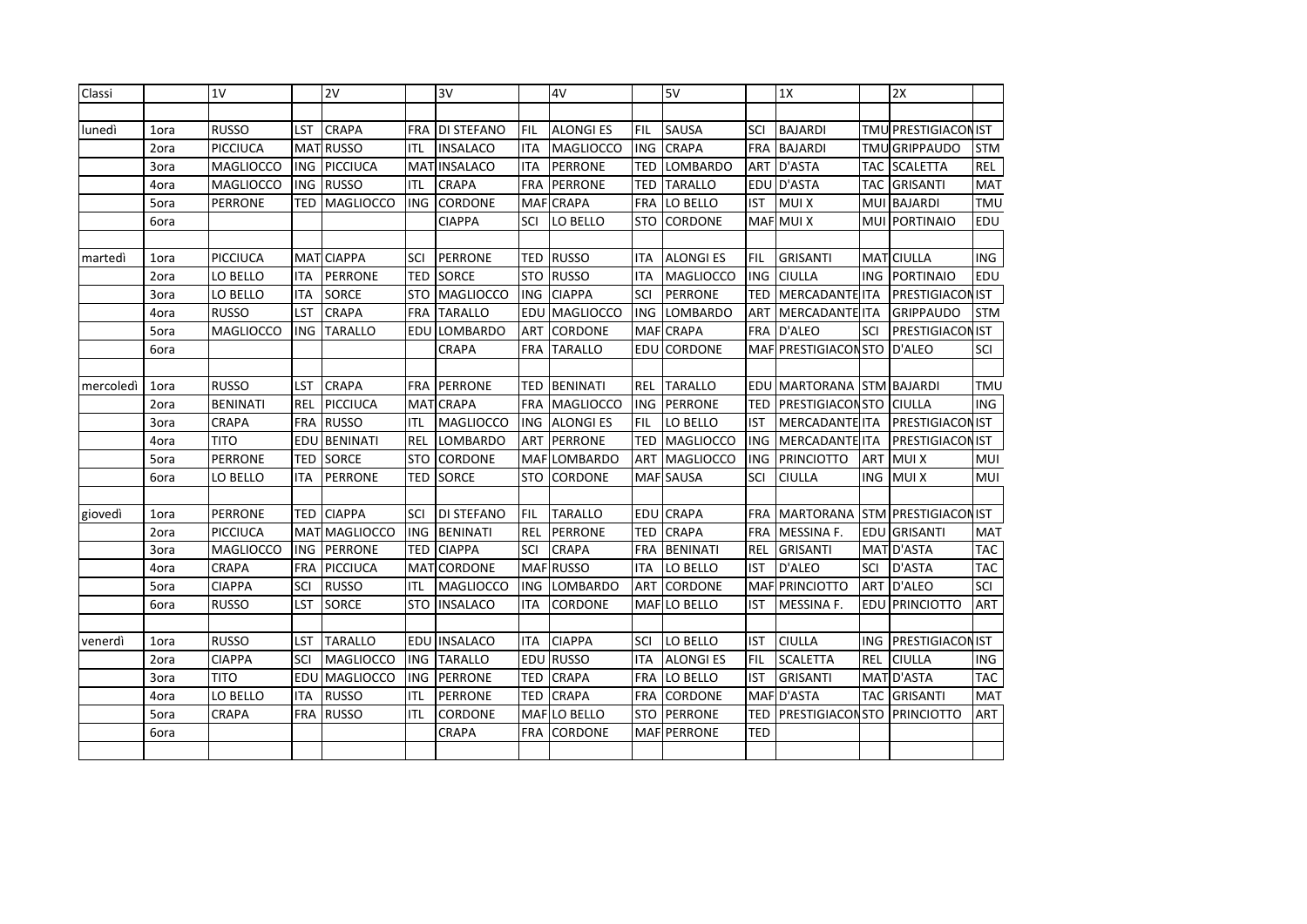| Classi    |      | 3X                |            | 4X                             |            | 5X                           |            | 1Y                 |            | 2Y                       |            | 3Y                   |            |  |
|-----------|------|-------------------|------------|--------------------------------|------------|------------------------------|------------|--------------------|------------|--------------------------|------------|----------------------|------------|--|
|           |      |                   |            |                                |            |                              |            |                    |            |                          |            |                      |            |  |
| lunedì    | 1ora | <b>POLITI</b>     | <b>FIL</b> | <b>GRISANTI</b>                |            | MAF MARTORANA STM SCARANTINO |            |                    | <b>SCI</b> | <b>DI PACE</b>           | <b>DIR</b> | <b>TRIPOLI</b>       | <b>FIL</b> |  |
|           | 2ora | <b>GRISANTI</b>   |            | MAF MARTORANA                  |            | <b>STM PRESTIGIACON IST</b>  |            | SANTINO            | SCU        | <b>ANZALONE F.</b>       | <b>MAT</b> | <b>SCARANTINO</b>    | SCI        |  |
|           | 3ora | PENNISI           | IST        | <b>PRINCIOTTO</b>              |            | ART GRISANTI                 |            | MAF SCALICI        | <b>ITA</b> | <b>VISCUSO</b>           | <b>REL</b> | <b>SCARANTINO</b>    | SCI        |  |
|           | 4ora | PENNISI           | <b>IST</b> | <b>CIULLA</b>                  | <b>ING</b> | <b>SCALETTA</b>              | <b>REL</b> | <b>VISCUSO</b>     | <b>REL</b> | <b>MANGIONE</b>          | LST        | SANTINO              | SCU        |  |
|           | 5ora | PORTINAIO         |            | EDU D'ASTA                     | TAC        | <b>POLITI</b>                | <b>FIL</b> | <b>DI PACE</b>     | <b>DIR</b> | <b>SCALICI</b>           | <b>ITA</b> | <b>MANGIONE</b>      | <b>IST</b> |  |
|           | 6ora | <b>PRINCIOTTO</b> |            | ART D'ASTA                     |            | <b>TAC CIULLA</b>            | ING        |                    |            |                          |            | <b>TORNABENE</b>     | ING.       |  |
|           |      |                   |            |                                |            |                              |            |                    |            |                          |            |                      |            |  |
| martedì   | 1ora | PORTINAIO         |            | EDU CORALLINO                  | <b>ITA</b> | <b>PRESTIGIACON IST</b>      |            | <b>RAMPULLA</b>    | LST        | <b>TORNABENE</b>         |            | ING ANZALONE F.      | <b>MAF</b> |  |
|           | 2ora | <b>BAJARDI</b>    |            | <b>TMU POLITI</b>              | FIL        | <b>GRISANTI</b>              | <b>MAF</b> | <b>DI PACE</b>     | <b>DIR</b> | <b>ANZALONE F.</b>       | MAT        | <b>TORNABENE</b>     | ING.       |  |
|           | 3ora | PENNISI           | IST        | <b>GRISANTI</b>                |            | MAF D'ASTA                   | TAC.       | <b>ANZALONE F.</b> |            | <b>MAT SCALICI</b>       | ITA        | <b>RAMPULLA</b>      | <b>LAT</b> |  |
|           | 4ora | D'ASTA            | TAC I      | <b>PRESTIGIACON STO</b>        |            | <b>MUIX</b>                  | <b>MUI</b> | <b>DAGNINO</b>     |            | EDU SCALICI              | <b>ITA</b> | SANTINO              | SCU        |  |
|           | 5ora | <b>CIULLA</b>     | ING        | <b>SCALETTA</b>                | <b>REL</b> | <b>MUIX</b>                  | <b>MUI</b> | <b>RAMPULLA</b>    | LST.       | <b>SCARANTINO</b>        | SCI        | <b>SCALIA</b>        | ART        |  |
|           | 6ora | PRINCIOTTO        | <b>ART</b> | <b>CIULLA</b>                  | <b>ING</b> | <b>MUIX</b>                  | <b>MUI</b> |                    |            |                          |            | <b>MANGIONE</b>      | <b>IST</b> |  |
|           |      |                   |            |                                |            |                              |            |                    |            |                          |            |                      |            |  |
| mercoledì | 1ora | <b>GRISANTI</b>   |            | MAF CIULLA                     | ING        | <b>PRESTIGIACON IST</b>      |            | <b>TORNABENE</b>   |            | ING MANGIONE             | LST        | ANZALONE F.          | <b>MAF</b> |  |
|           | 2ora | PENNISI           | <b>IST</b> | <b>POLITI</b>                  | <b>FIL</b> | GRISANTI                     |            | <b>MAF SANTINO</b> | SCU        | <b>TORNABENE</b>         | <b>ING</b> | <b>DAGNINO</b>       | EDU        |  |
|           | 3ora | <b>BAJARDI</b>    |            | <b>TMU</b> GRISANTI            | <b>MAF</b> | <b>CIULLA</b>                |            | ING ANZALONE F.    |            | MAT MESSINA F.           | EDU        | <b>VISCUSO</b>       | <b>REL</b> |  |
|           | 4ora | PENNISI           | IST        | MARTORANA                      |            | STM D'ASTA                   | <b>TAC</b> | <b>SCARANTINO</b>  | <b>SCI</b> | <b>MANGIONE</b>          | LST        | <b>TRIPOLI</b>       | <b>FIL</b> |  |
|           | 5ora | <b>CIULLA</b>     | <b>ING</b> | <b>CORALLINO</b>               | <b>ITA</b> | D'ASTA                       |            | <b>TAC SCALICI</b> | ITA        | <b>SCARANTINO</b>        | SCI        | <b>MANGIONE</b>      | <b>IST</b> |  |
|           | 6ora | MARTORANA         |            | <b>STM PRINCIOTTO</b>          | <b>ART</b> | <b>BAJARDI</b>               |            | <b>TMU SCALICI</b> | ITA        | <b>TRIPOLI</b>           | SCU        | <b>MANGIONE</b>      | <b>IST</b> |  |
|           |      |                   |            |                                |            |                              |            |                    |            |                          |            |                      |            |  |
| giovedì   | 1ora | <b>GRISANTI</b>   |            | MAF BAJARDI                    |            | <b>TMU CIULLA</b>            |            | ING RAMPULLA       | LST        | ANZALONE F. MAT MANGIONE |            |                      | <b>IST</b> |  |
|           | 2ora | <b>MARTORANA</b>  |            | <b>STM BAJARDI</b>             |            | TMU PRESTIGIACON IST         |            | <b>RAMPULLA</b>    | LST        | <b>MANGIONE</b>          | LST        | SANTINO              | SCU        |  |
|           | 3ora | <b>CIULLA</b>     |            | ING PRESTIGIACONSTO PRINCIOTTO |            |                              | ART        | <b>SCALICI</b>     | ITA.       | <b>MANGIONE</b>          | LST        | <b>RAMPULLA</b>      | LAT        |  |
|           | 4ora | <b>MUIX</b>       |            | MUI GRISANTI                   |            | MAF MARTORANA                |            | <b>STM SANTINO</b> | SCU        | <b>TORNABENE</b>         | <b>ING</b> | <b>SCALIA</b>        | <b>ART</b> |  |
|           | 5ora | <b>MUIX</b>       |            | MUI PORTINAIO                  |            | EDU POLITI                   | FIL        | <b>ANZALONE F.</b> |            | <b>MAT TRIPOLI</b>       |            | <b>SCU TORNABENE</b> | <b>ING</b> |  |
|           | 6ora | <b>MUIX</b>       |            | MUI D'ASTA                     |            | <b>TAC PORTINAIO</b>         |            | EDU TORNABENE      | ING        | <b>TRIPOLI</b>           |            | SCU LANZALONE F.     | <b>MAF</b> |  |
|           |      |                   |            |                                |            |                              |            |                    |            |                          |            |                      |            |  |
| venerdì   | 1ora | <b>SCALETTA</b>   |            | REL CORALLINO                  | <b>ITA</b> | <b>GRISANTI</b>              |            | MAF DAGNINO        |            | EDU DI PACE              | <b>DIR</b> | SANTINO              | <b>SCU</b> |  |
|           | 2ora | <b>GRISANTI</b>   |            | MAF CORALLINO                  | <b>ITA</b> | PORTINAIO                    |            | EDU TORNABENE      |            | ING MANGIONE             | <b>LST</b> | <b>SANTINO</b>       | scu        |  |
|           | 3ora | <b>POLITI</b>     | FIL        | PORTINAIO                      |            | EDU PRESTIGIACON IST         |            | SANTINO            |            | SCU MESSINA F.           |            | <b>EDU MANGIONE</b>  | <b>IST</b> |  |
|           | 4ora | PENNISI           | <b>IST</b> | <b>MUIX</b>                    | <b>MUI</b> | <b>PRESTIGIACON IST</b>      |            | <b>RAMPULLA</b>    | <b>LST</b> | <b>TRIPOLI</b>           |            | SCU DAGNINO          | EDU        |  |
|           | 5ora | D'ASTA            |            | TAC MUIX                       |            | MUI BAJARDI                  |            | TMU RAMPULLA       | <b>LST</b> | <b>SCALICI</b>           | <b>ITA</b> | <b>ANZALONE F.</b>   | MAF        |  |
|           | 6ora | D'ASTA            |            | TAC MUI X                      | <b>MUI</b> | PRINCIOTTO                   | ART        |                    |            |                          |            | <b>TRIPOLI</b>       | <b>FIL</b> |  |
|           |      |                   |            |                                |            |                              |            |                    |            |                          |            |                      |            |  |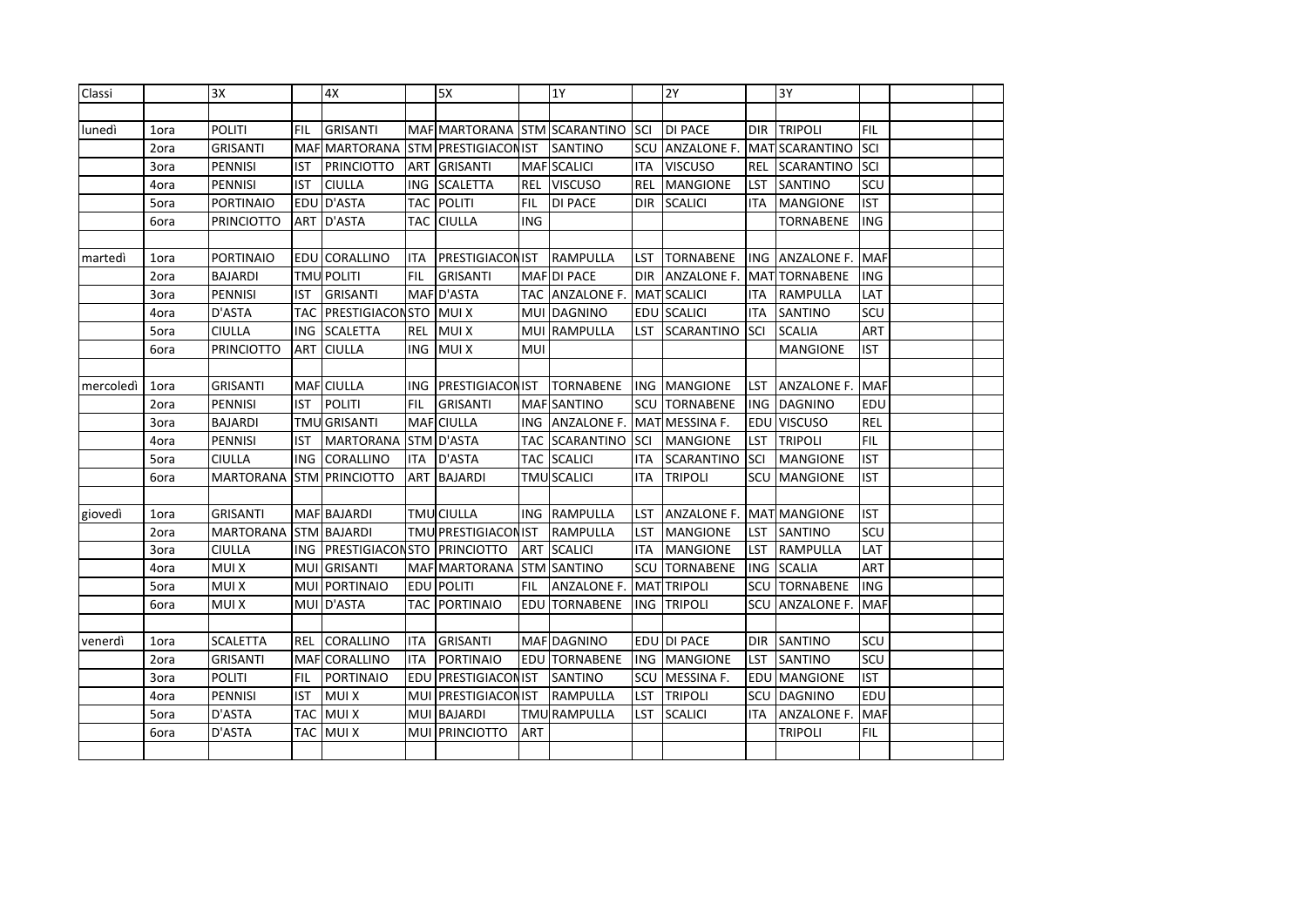| Classi    |      | 4Y                |            | <b>5Y</b>          |            | 1Z                 |            | 2Z                             |            | 3Z                       |            | 4Z                       |            | 5Z                     |            |
|-----------|------|-------------------|------------|--------------------|------------|--------------------|------------|--------------------------------|------------|--------------------------|------------|--------------------------|------------|------------------------|------------|
|           |      |                   |            |                    |            |                    |            |                                |            |                          |            |                          |            |                        |            |
| lunedì    | 1ora | SANTINO           | SCU        | <b>ANZALONE F.</b> |            | <b>MAF</b> TROINA  | ITL        | <b>ANZALONE M. MAT TARALLO</b> |            |                          | EDU        | <b>DI FRANCO</b>         | <b>SPA</b> | <b>MORANA</b>          | <b>FRA</b> |
|           | 2ora | TRIPOLI           | FIL        | <b>DAGNINO</b>     |            | EDU TROINA         | ITL        | <b>TARALLO</b>                 |            | EDU MORANA               | <b>FRA</b> | <b>DI FRANCO</b>         | <b>SPA</b> | <b>ANZALONE M. MAF</b> |            |
|           | 3ora | ANZALONE F.       |            | MAFTRIPOLI         | <b>SCF</b> | <b>ANZALONE M</b>  | <b>MAT</b> | <b>TOMASINO</b>                | <b>ITL</b> | <b>MORANA</b>            | <b>FRA</b> | <b>BENINATI</b>          | REL        | <b>TARALLO</b>         | EDU        |
|           | 4ora | <b>SCALICI</b>    | LAT        | <b>TRIPOLI</b>     | <b>SCF</b> | <b>BENINATI</b>    | <b>REL</b> | <b>TOMASINO</b>                | ITL        | <b>ANZALONE M</b>        |            | MAF DI STEFANO           | FIL        | <b>RAMPULLA</b>        | <b>IST</b> |
|           | 5ora | <b>SCALIA</b>     | ART        | <b>VISCUSO</b>     | <b>REL</b> | <b>RUSSO</b>       | STO        | <b>MORANA</b>                  | <b>FRA</b> | <b>TOMASINO</b>          | <b>IST</b> | <b>RAMPULLA</b>          | <b>ITA</b> | <b>CIZICENO</b>        | <b>ING</b> |
|           | 6ora | <b>MANGIONE</b>   | IST        | <b>SCALICI</b>     | ITL        |                    |            |                                |            | <b>CIZICENO</b>          | ING        | <b>RAMPULLA</b>          | ITA        | <b>BENINATI</b>        | <b>REL</b> |
|           |      |                   |            |                    |            |                    |            |                                |            |                          |            |                          |            |                        |            |
| martedì   | 1ora | SANTINO           |            | <b>SCU TRIPOLI</b> | <b>SCF</b> | <b>MORANA</b>      | <b>FRA</b> | <b>DI FRANCO</b>               | <b>SPA</b> | <b>CIZICENO</b>          | ING        | ANZALONE M. MAF TODARO   |            |                        | SCI        |
|           | 2ora | SANTINO           | SCU        | <b>TRIPOLI</b>     | <b>SCF</b> | <b>DI FRANCO</b>   | <b>SPA</b> | <b>TODARO</b>                  | SCI        | <b>ANZALONE M.</b>       | MAF.       | <b>MORANA</b>            | FRA        | <b>ALONGIES</b>        | <b>FIL</b> |
|           | 3ora | <b>DAGNINO</b>    | EDU        | <b>TORNABENE</b>   | <b>ING</b> | <b>RUSSO</b>       | <b>STO</b> | <b>CIZICENO</b>                | <b>ING</b> | <b>TODARO</b>            | SCI        | <b>MORANA</b>            | FRA        | <b>DI FRANCO</b>       | <b>SPA</b> |
|           | 4ora | <b>MANGIONE</b>   | IST        | <b>SORCE</b>       | <b>STO</b> | <b>CIZICENO</b>    | ING.       | <b>TOMASINO</b>                | ITL        | <b>SCALIA</b>            | ART        | <b>DI FRANCO</b>         | <b>SPA</b> | RAMPULLA               | <b>IST</b> |
|           | 5ora | <b>MANGIONE</b>   | <b>IST</b> | <b>SCALICI</b>     | ITL        | <b>TROINA</b>      | <b>ITL</b> | CASARRUBEA                     | <b>STO</b> | <b>DI STEFANO</b>        | FIL        | <b>TODARO</b>            | SCI        | <b>CIZICENO</b>        | <b>ING</b> |
|           | 6ora | <b>SCARANTINO</b> | SCI        | SAUSA              | SCI        | <b>TODARO</b>      | SCI        |                                |            | <b>BENINATI</b>          | <b>REL</b> | CASARRUBEA               | <b>STO</b> | <b>SCALIA</b>          | <b>ART</b> |
|           |      |                   |            |                    |            |                    |            |                                |            |                          |            |                          |            |                        |            |
| mercoledì | 1ora | <b>DAGNINO</b>    |            | EDU TRIPOLI        | <b>SCF</b> | <b>CIZICENO</b>    | ING        | <b>DI FRANCO</b>               | <b>SPA</b> | <b>DI STEFANO</b>        | <b>FIL</b> | <b>MORANA</b>            | FRA        | <b>ANZALONE M. MAF</b> |            |
|           | 2ora | <b>MANGIONE</b>   | <b>IST</b> | <b>ANZALONE F.</b> |            | <b>MAF RUSSO</b>   | STO        | <b>CIZICENO</b>                | <b>ING</b> | <b>DI FRANCO</b>         | SPA        | <b>TARALLO</b>           | EDU        | <b>MORANA</b>          | FRA        |
|           | 3ora | <b>TORNABENE</b>  | <b>ING</b> | <b>TRIPOLI</b>     | <b>SCF</b> | <b>TITO</b>        | EDU        | <b>CIZICENO</b>                | ING        | <b>SCALIA</b>            | ART        | <b>ANZALONE M. MAF</b>   |            | <b>MORANA</b>          | <b>FRA</b> |
|           | 4ora | ANZALONE F.       |            | MAF SCALICI        | <b>ITL</b> | <b>TROINA</b>      | <b>ITL</b> | <b>ANZALONE M</b>              | MAT        | <b>TARALLO</b>           | EDU        | <b>CIZICENO</b>          | ING        | RAMPULLA               | <b>IST</b> |
|           | 5ora | <b>TRIPOLI</b>    | <b>FIL</b> | <b>DAGNINO</b>     | <b>EDU</b> | <b>ANZALONE M.</b> | MAT        | <b>TARALLO</b>                 | EDU        | <b>TOMASINO</b>          | <b>IST</b> | <b>SCALIA</b>            | ART        | <b>RAMPULLA</b>        | <b>IST</b> |
|           | 6ora | <b>SCARANTINO</b> | SCI        | <b>SCALIA</b>      | ART        |                    |            | <b>TOMASINO</b>                | ITL        | <b>ANZALONE M.</b>       |            | MAF RAMPULLA             | <b>ITA</b> | <b>TARALLO</b>         | <b>EDU</b> |
|           |      |                   |            |                    |            |                    |            |                                |            |                          |            |                          |            |                        |            |
| giovedì   | 1ora | SANTINO           | SCU        | <b>TORNABENE</b>   |            | ING MORANA         | <b>FRA</b> | CASARRUBEA                     | <b>STO</b> | <b>DI FRANCO</b>         | SPA        | <b>CIZICENO</b>          | ING        | <b>TODARO</b>          | SCI        |
|           | 2ora | ANZALONE F.       |            | MAF SCALICI        | ITL        | <b>TODARO</b>      | SCI        | CASARRUBEA                     | <b>STO</b> | <b>MORANA</b>            | <b>FRA</b> | <b>TARALLO</b>           | EDU        | <b>DI FRANCO</b>       | <b>SPA</b> |
|           | 3ora | <b>TORNABENE</b>  | <b>ING</b> | <b>ANZALONE F.</b> |            | MAF DI FRANCO      | SPA        | <b>CIZICENO</b>                | ING        | <b>TODARO</b>            | SCI        | CASARRUBEA               | <b>STO</b> | <b>MORANA</b>          | <b>FRA</b> |
|           | 4ora | <b>MANGIONE</b>   | <b>IST</b> | <b>SORCE</b>       |            | <b>STO ITROINA</b> | ITL        | <b>MORANA</b>                  | FRA        | <b>CIZICENO</b>          | ING        | ANZALONE M. MAF RAMPULLA |            |                        | <b>IST</b> |
|           | 5ora | SANTINO           | SCU        | <b>SCALIA</b>      | ART        | <b>ANZALONE M.</b> |            | MAT TODARO                     | SCI        | <b>TOMASINO</b>          | <b>IST</b> | <b>DI FRANCO</b>         |            | SPA CIZICENO           | <b>ING</b> |
|           | 6ora | <b>SCALIA</b>     | ART        | <b>SAUSA</b>       | SCI        | <b>TITO</b>        |            | EDU DI FRANCO                  | <b>SPA</b> | <b>TOMASINO</b>          | <b>IST</b> | <b>TODARO</b>            | SCI        | <b>ANZALONE M. MAF</b> |            |
|           |      |                   |            |                    |            |                    |            |                                |            |                          |            |                          |            |                        |            |
| venerdì   | 1ora | <b>MANGIONE</b>   | <b>IST</b> | <b>TRIPOLI</b>     | <b>SCF</b> | <b>DI FRANCO</b>   |            | SPA MORANA                     | <b>FRA</b> | ANZALONE M. MAF CIZICENO |            |                          |            | ING RAMPULLA           | <b>IST</b> |
|           | 2ora | <b>VISCUSO</b>    | <b>REL</b> | <b>TRIPOLI</b>     | <b>SCF</b> | <b>CIZICENO</b>    | <b>ING</b> | ANZALONE M. MAT MORANA         |            |                          | <b>FRA</b> | <b>RAMPULLA</b>          | <b>ITA</b> | <b>DI FRANCO</b>       | <b>SPA</b> |
|           | 3ora | <b>TORNABENE</b>  | <b>ING</b> | <b>SCALICI</b>     | ITL        | <b>CIZICENO</b>    | ING        | <b>BENINATI</b>                | <b>REL</b> | <b>TOMASINO</b>          | IST        | <b>MORANA</b>            |            | FRA DI FRANCO          | SPA        |
|           | 4ora | ANZALONE F.       |            | MAF SCALICI        | ITL        | <b>MORANA</b>      | FRA        | <b>TOMASINO</b>                | ITL        | <b>DI FRANCO</b>         | SPA        | <b>DI STEFANO</b>        | <b>FIL</b> | <b>ANZALONE M. MAF</b> |            |
|           | 5ora | <b>TRIPOLI</b>    | <b>FIL</b> | <b>TORNABENE</b>   | <b>ING</b> | <b>TROINA</b>      | <b>ITL</b> | <b>TOMASINO</b>                | ITL        | <b>DI FRANCO</b>         | SPA        | ANZALONE M. MAF SCALIA   |            |                        | ART        |
|           | 6ora | <b>SCALICI</b>    | LAT        | ANZALONE F.        | <b>MAF</b> |                    |            |                                |            | <b>TOMASINO</b>          | <b>IST</b> | <b>SCALIA</b>            | ART        | <b>ALONGIES</b>        | <b>FIL</b> |
|           |      |                   |            |                    |            |                    |            |                                |            |                          |            |                          |            |                        |            |